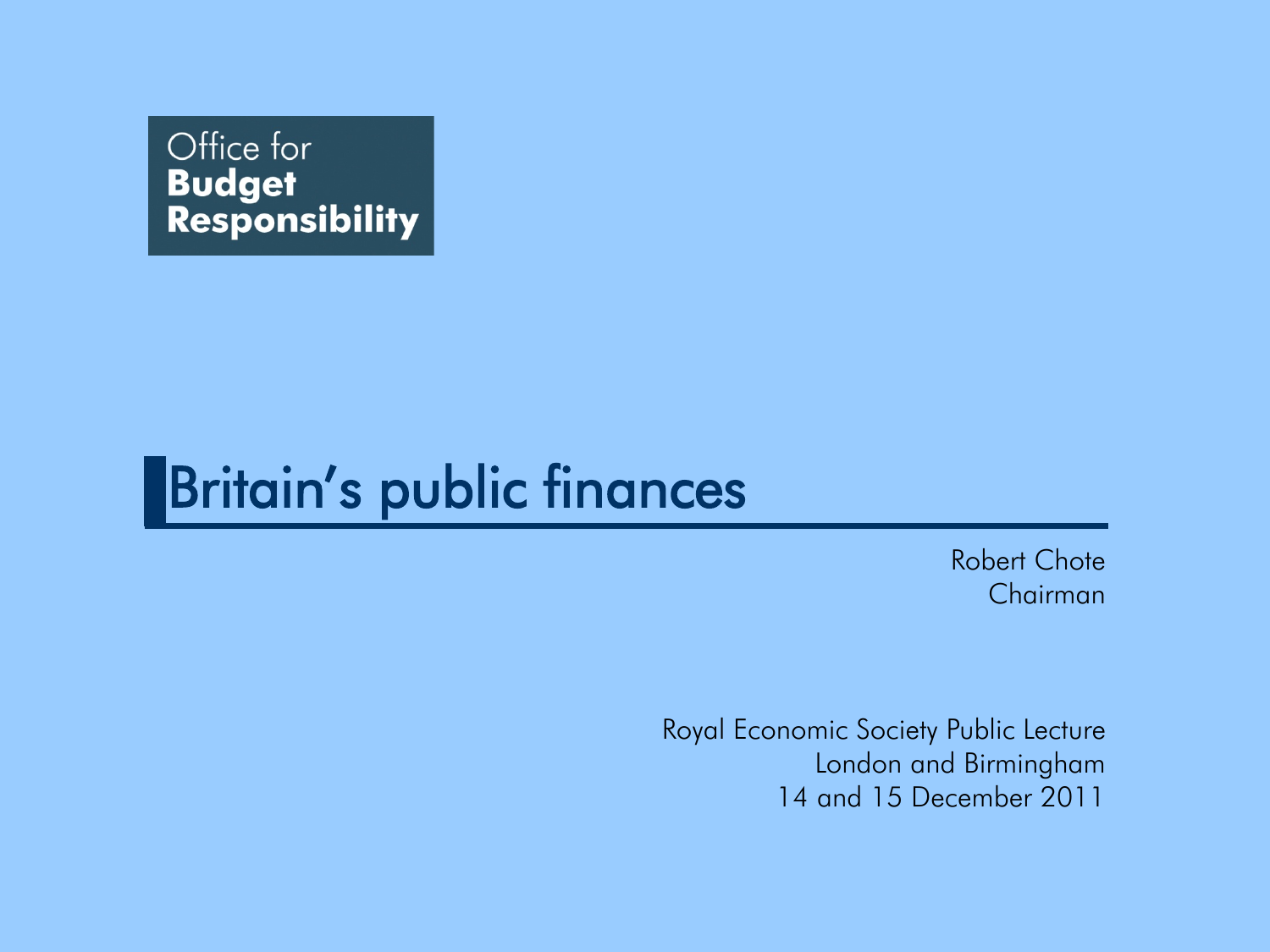## **Outline**

- Why do governments tax, spend, lend and borrow?
- The public finances today: a snapshot
- The crisis and the repair job
- Some historical and international perspective
- The policy debate: Plan A versus Plan B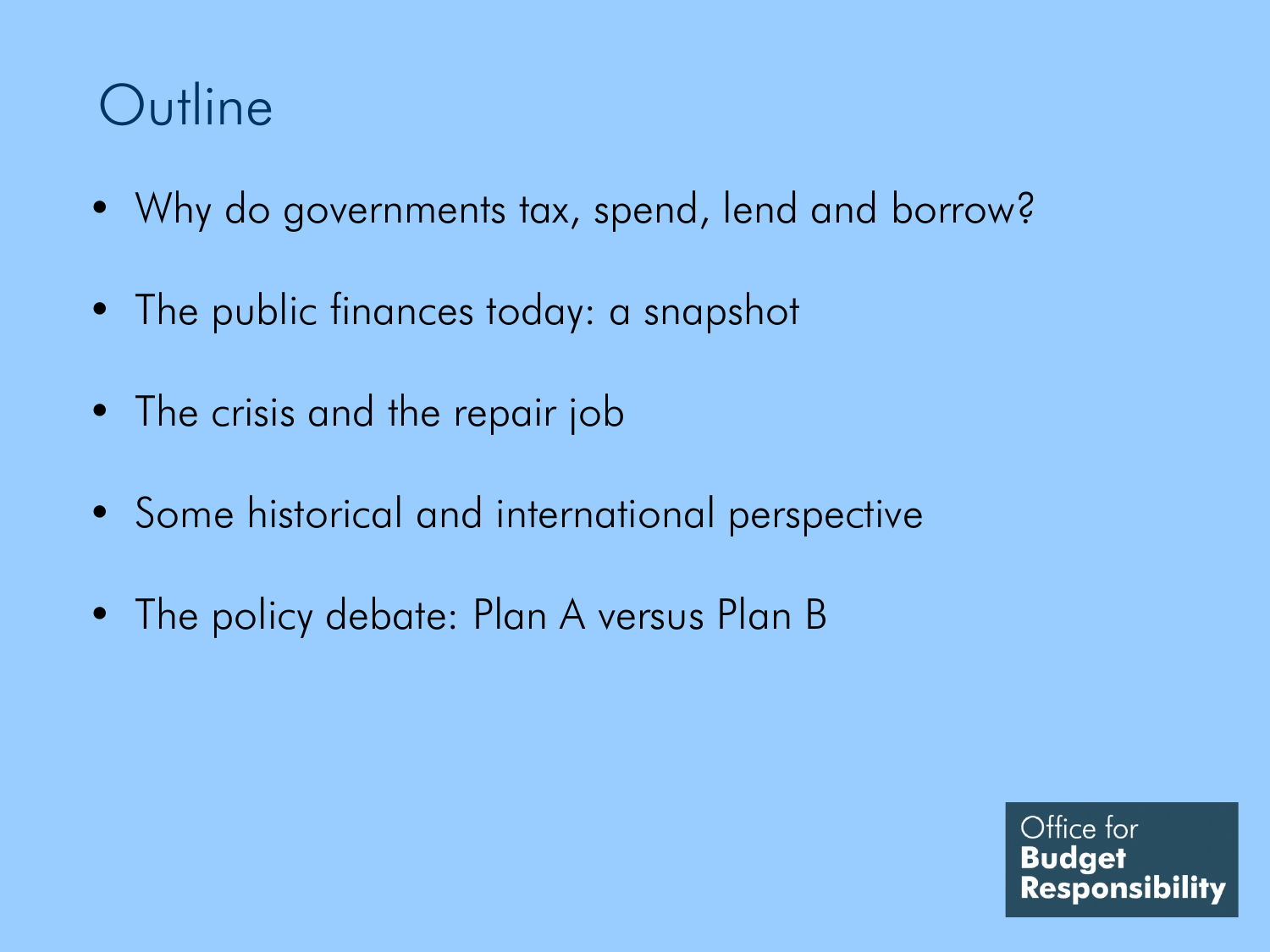# Why do governments tax, spend and lend?

- Providing 'public goods'
	- Defence, criminal justice
- Replacing 'missing markets'
	- Unemployment and incapacity insurance, higher education
- Influencing behaviour: paternalism and spillovers
	- Schools, pensions, libraries, tobacco duties, green taxes
- Redistributing resources
	- Taxes, cash benefits and benefits in kind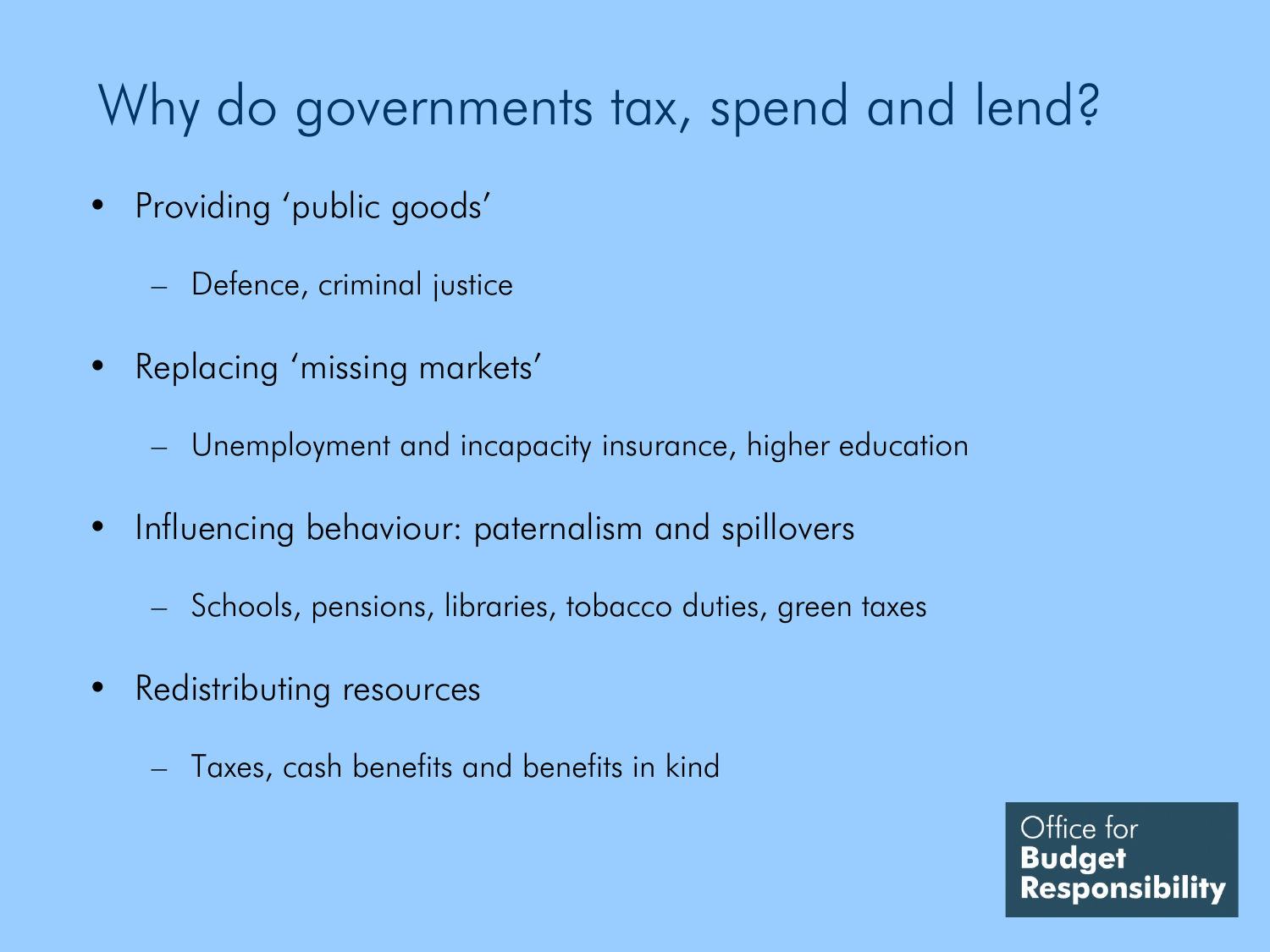# Why do governments borrow?

- Revenue and spending forecast errors
	- It is hard to ensure revenues equal spending even if you try
- Inter-generational fairness
	- Wars, capital spending, training doctors and teachers
- Stabilizing tax rates
	- Using the deficit as a shock absorber helps avoid costly tax rate changes
- Macroeconomic management
	- Automatic and discretionary changes help stabilise total spending
- Political expedience
	- Voters like having money spent on them more than paying taxes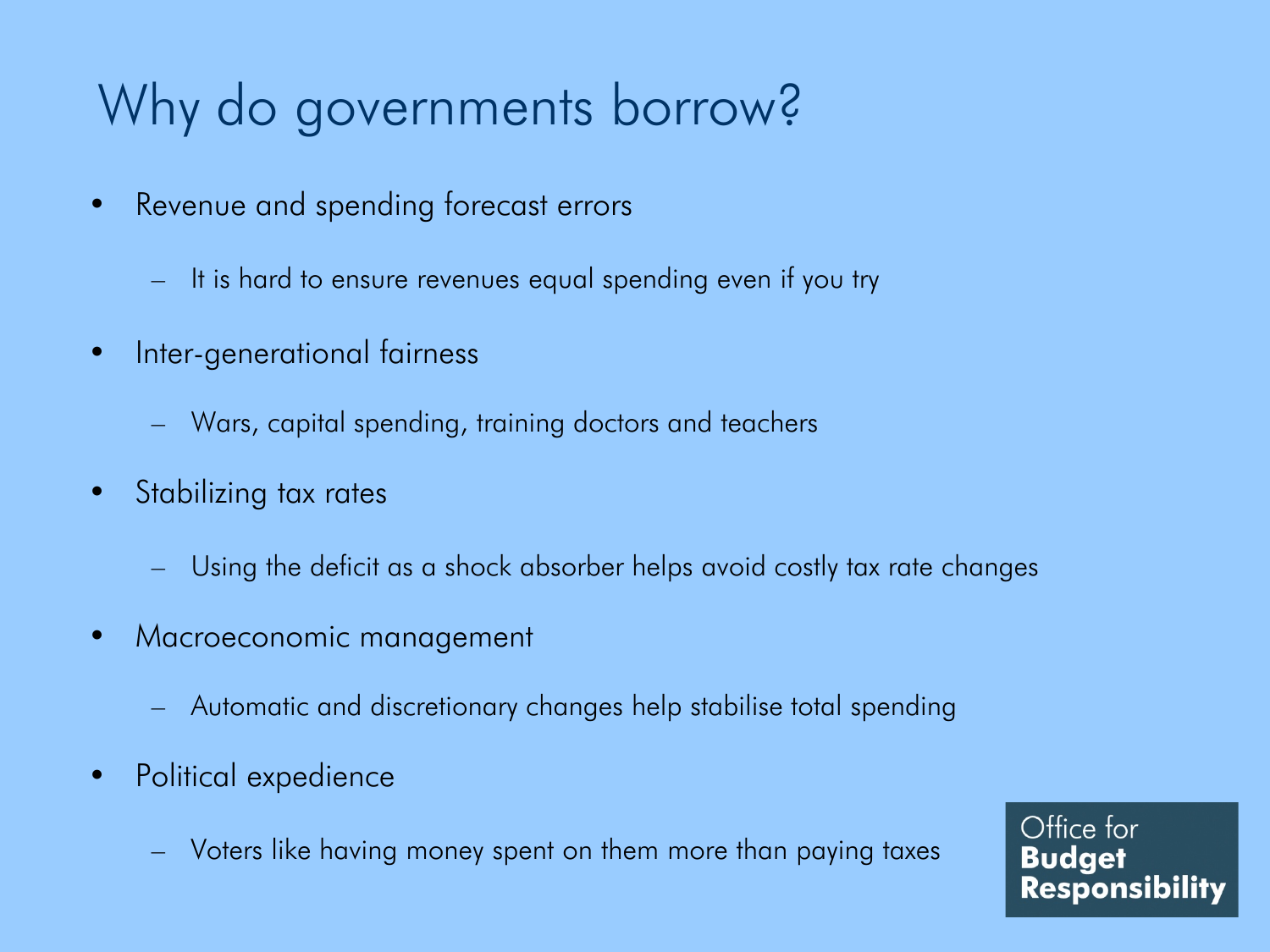#### The public finances today: a snapshot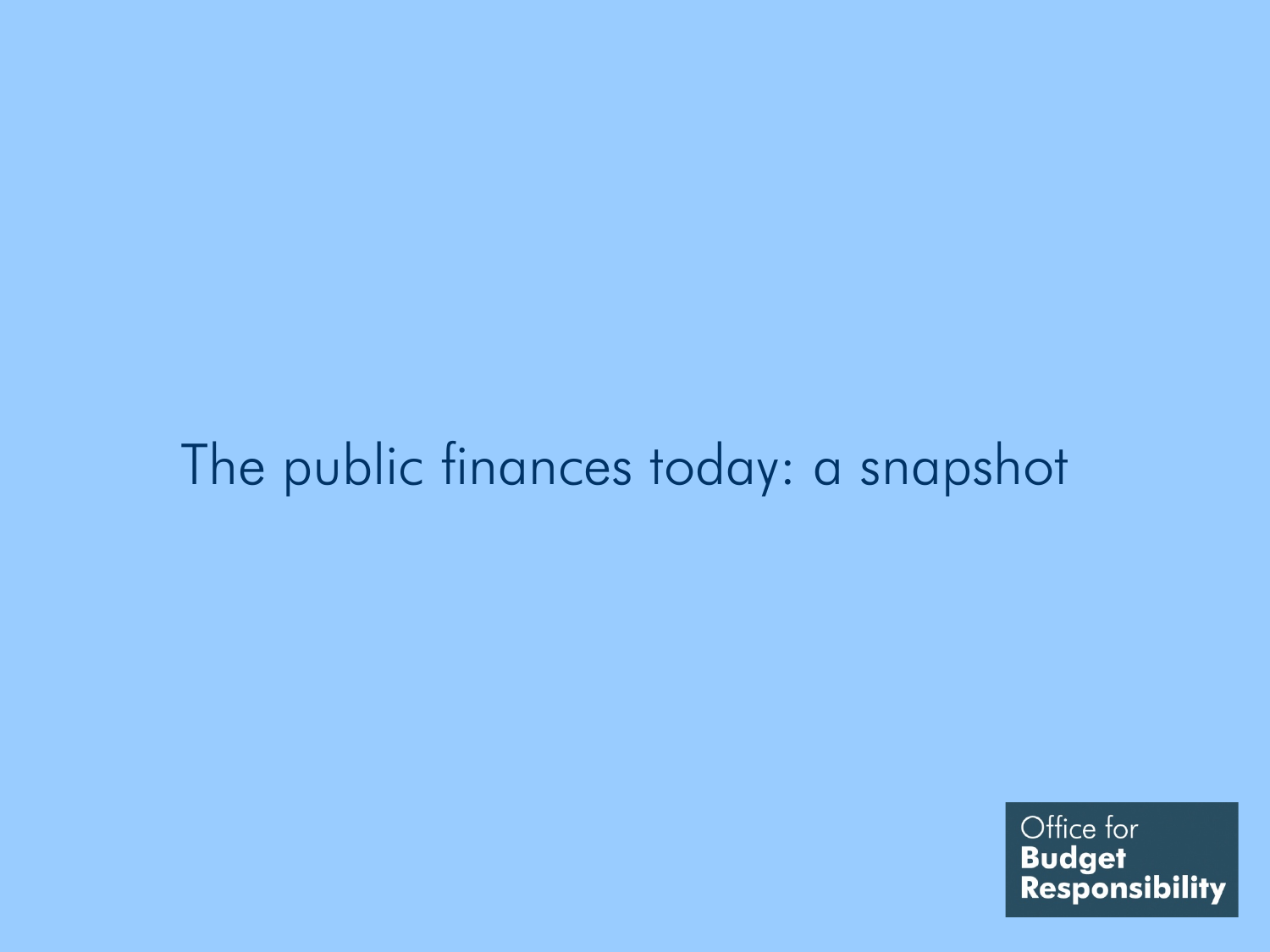# Public spending in 2011-12

- We estimate that the public sector will spend £703 billion this year
	- Equivalent to £26,000 per family or 46.2% of national income

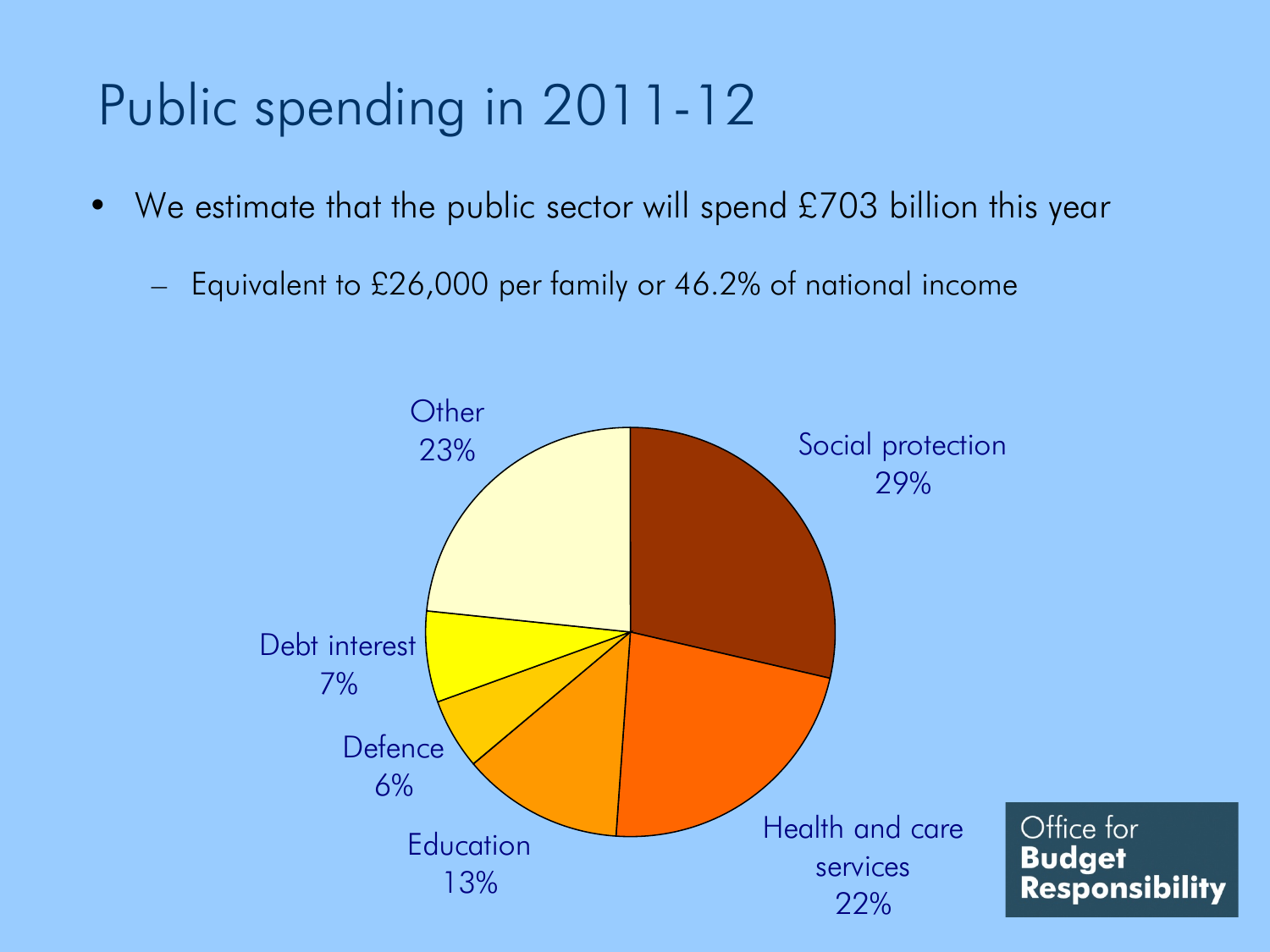## Public sector receipts in 2011-12

- We estimate that the public sector will raise £576 billion this year from taxes and other receipts
	- Equivalent to £21,300 per family or 37.8% of national income

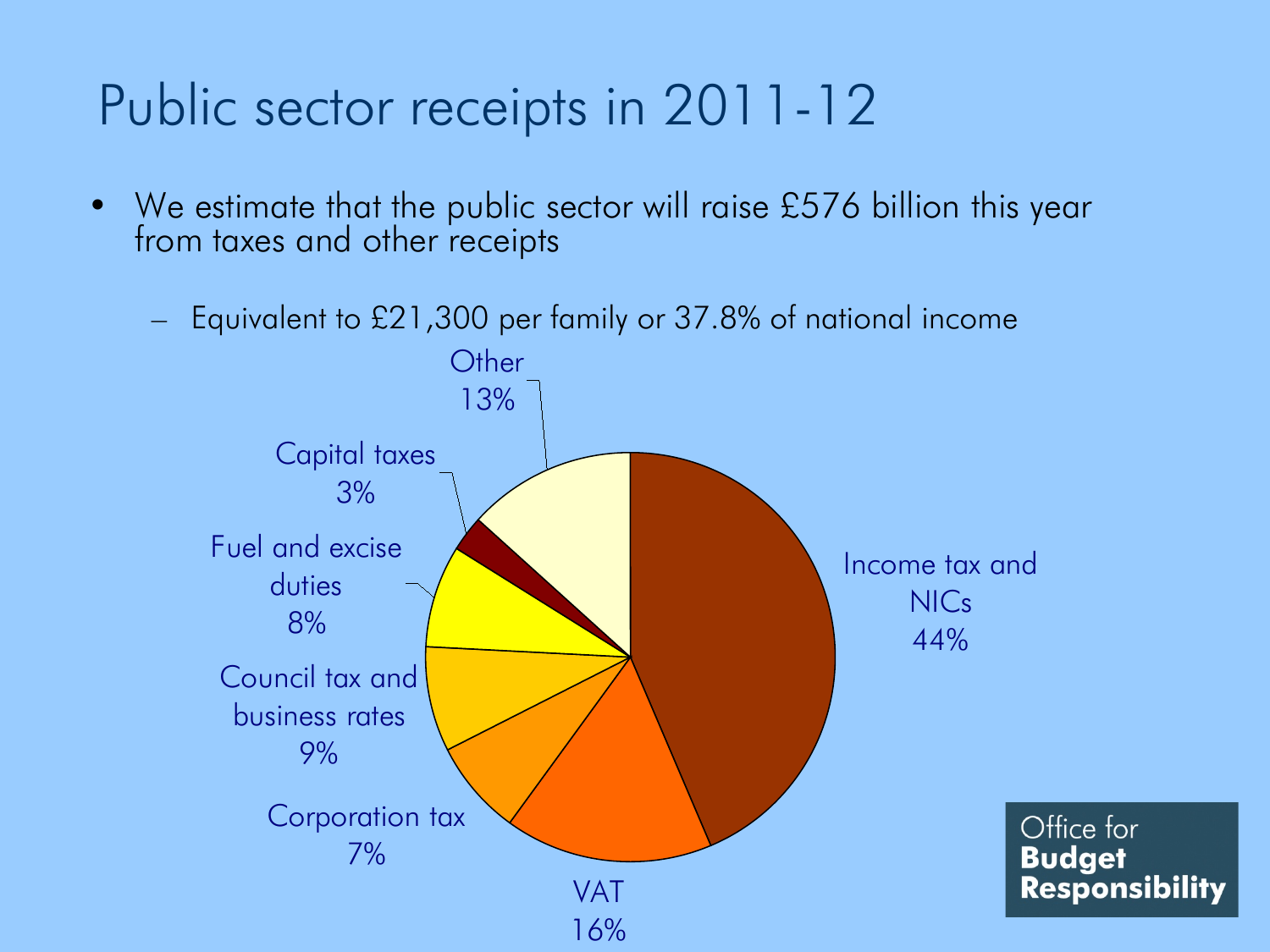# Public sector borrowing in 2011-12

| Public sector spending  | £703bn | 46.2% of GDP |
|-------------------------|--------|--------------|
| Public sector receipts  | £576bn | 37.8% of GDP |
| Public sector borrowing | £127bn | 8.4% of GDP  |

- Deficit down from post-war peak of 11.2% in 2009-10
- Government still borrowing £1 for every £5 it spends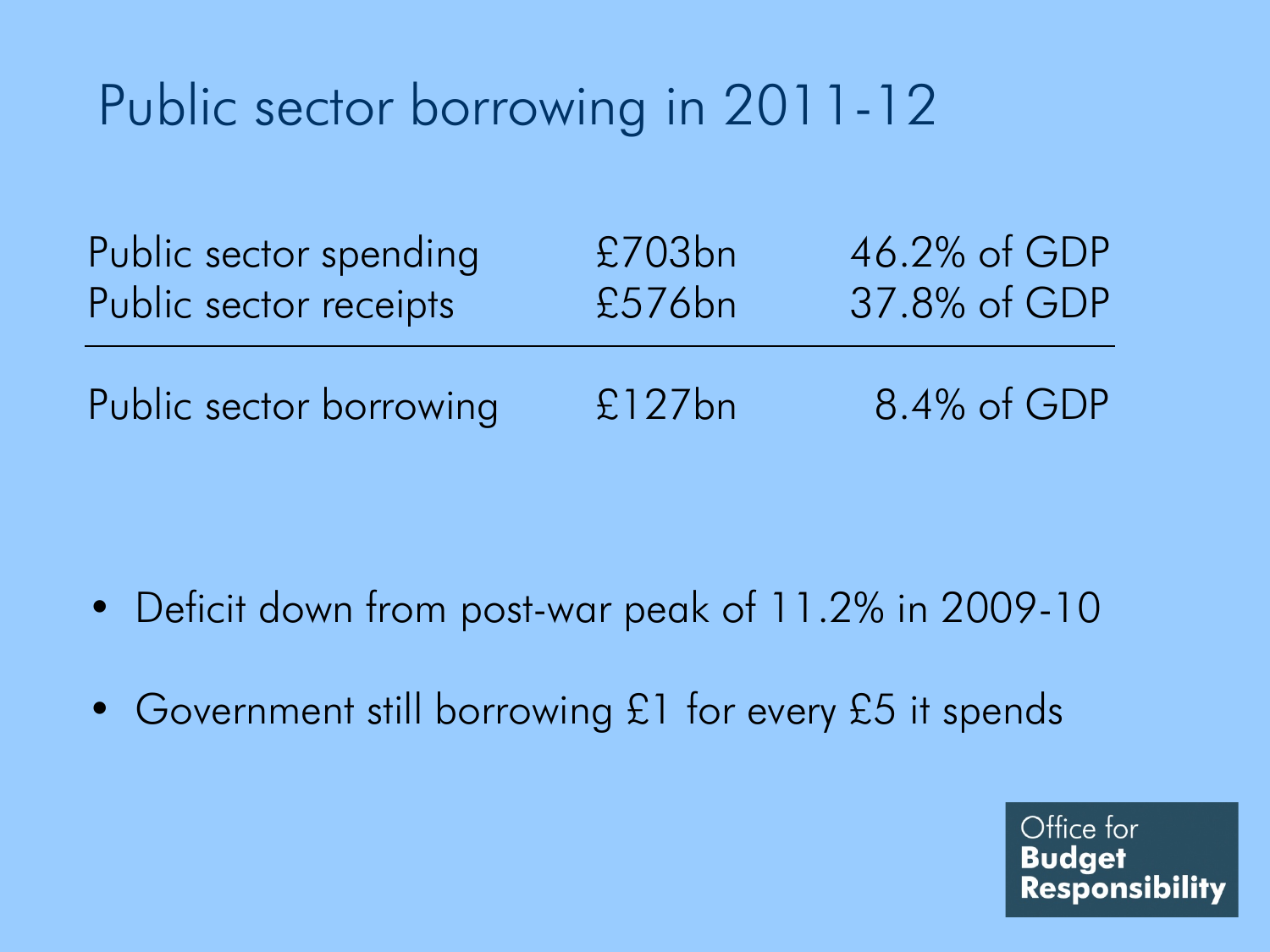| Public sector net debt in March 2011                                    |                          |                                      |  |  |  |  |
|-------------------------------------------------------------------------|--------------------------|--------------------------------------|--|--|--|--|
| Gross Debt<br>of which: gilts<br>: treasury bills<br>: national savings | £919bn<br>£63bn<br>£99bn | 62% of GDP<br>4% of GDP<br>7% of GDP |  |  |  |  |
| less liquid assets<br>of which: forex reserves                          | £53bn                    | 4% of GDP                            |  |  |  |  |
| Public sector net debt                                                  | £905bn                   | $60\%$ of GDP                        |  |  |  |  |

• Debt highest share of GDP since 1968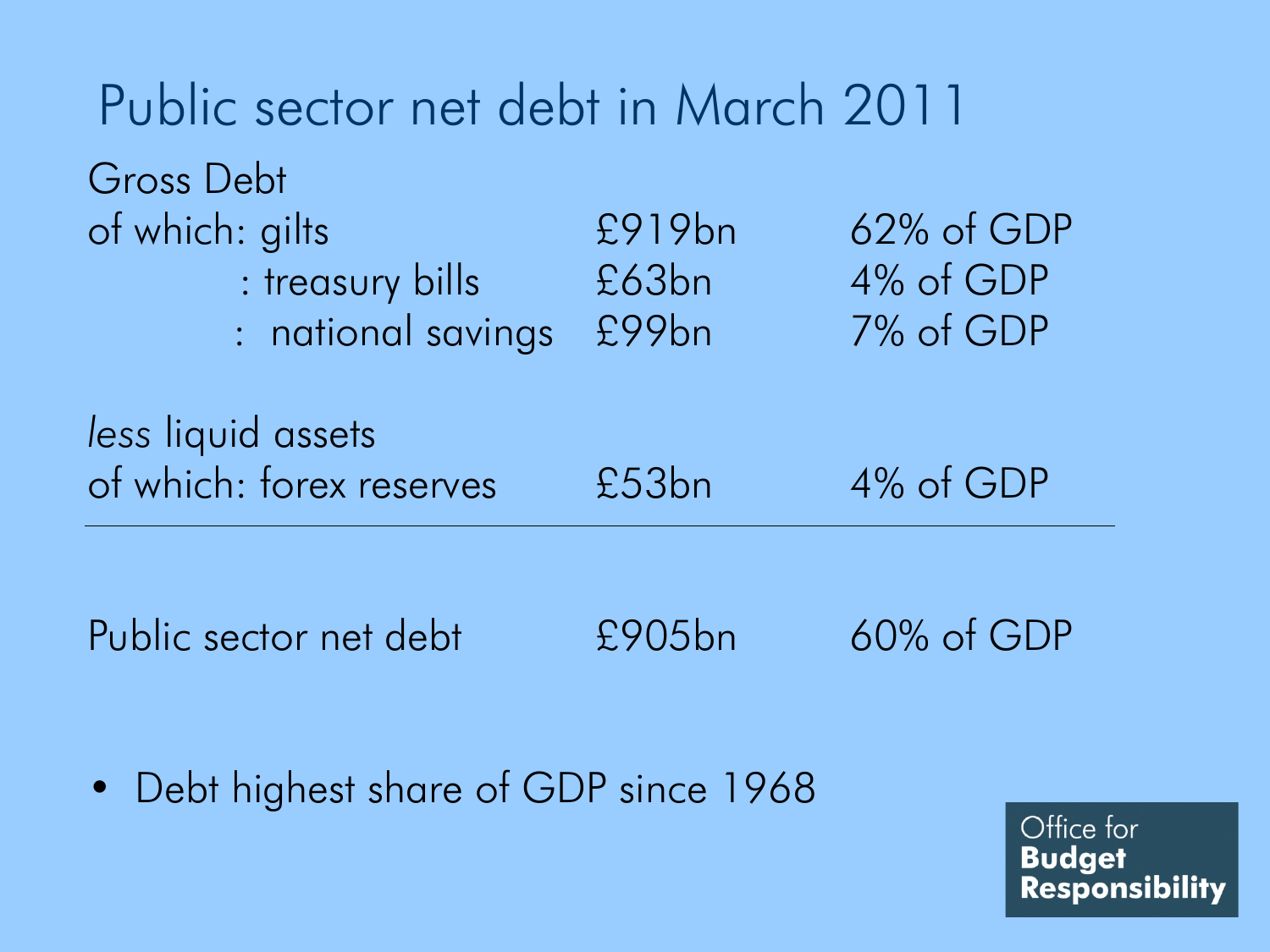#### But is this the whole story?

- PSND often criticised as a measure of the public sector's financial health, as it fails to take account of future debts that will arise because of past government action
- Some prefer to look at the public sector's balance sheet in the same way you would look at a private sector one
- Now possible thanks to 'Whole of Government Accounts'
- Built up from accounts of 1500 constituent public bodies
- WGA includes physical and illiquid financial assets, plus present value of some future cash flows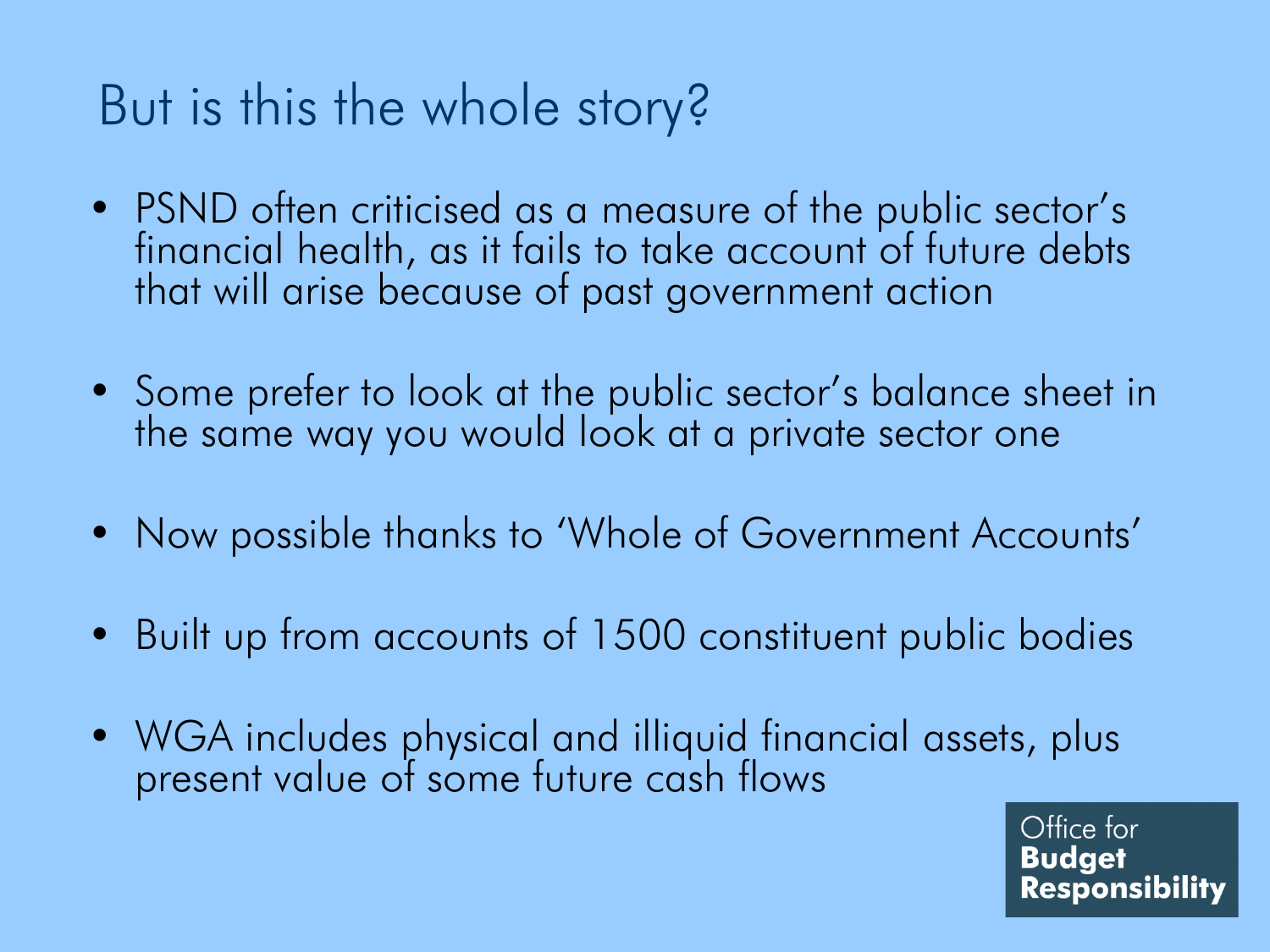#### WGA public sector assets 2009-10

| Land, buildings and dwelling             | £354bn |
|------------------------------------------|--------|
| Physical infrastructure                  | £233bn |
| Taxes due                                | £105bn |
| Loans and deposits                       | £68bn  |
| Shareholdings in banks                   | £65bn  |
| Treasury loans to financial institutions | £58bn  |
| Military equipment                       | £36bn  |
| Student loans                            | £28bn  |
| Overseas government bonds                | £24bn  |
| Other                                    | £237bn |

Total £1208bn 86% of GDP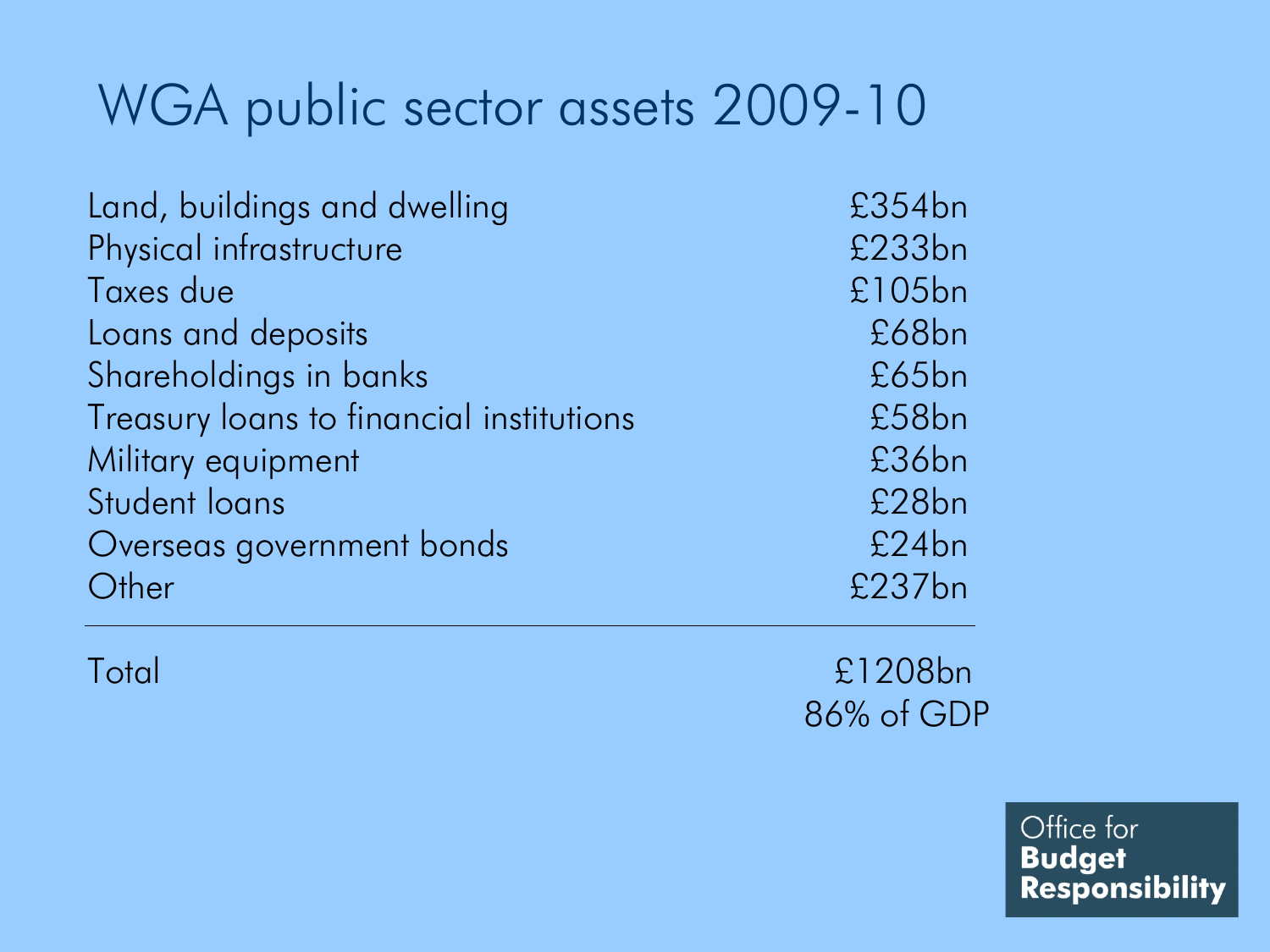## WGA public sector liabilities 2009-10

Public service pension liabilities entitled and the E1132bn Gilts, treasury bills and National Savings **E966bn** Provisions (mostly nuclear decommissioning) £102bn Amounts payable under PFI contracts £27bn Other £192bn

Total £2419bn 173% of GDP

• Does not include contingent liabilities where the chance of having to pay is <50% – mostly guarantees for the financial sector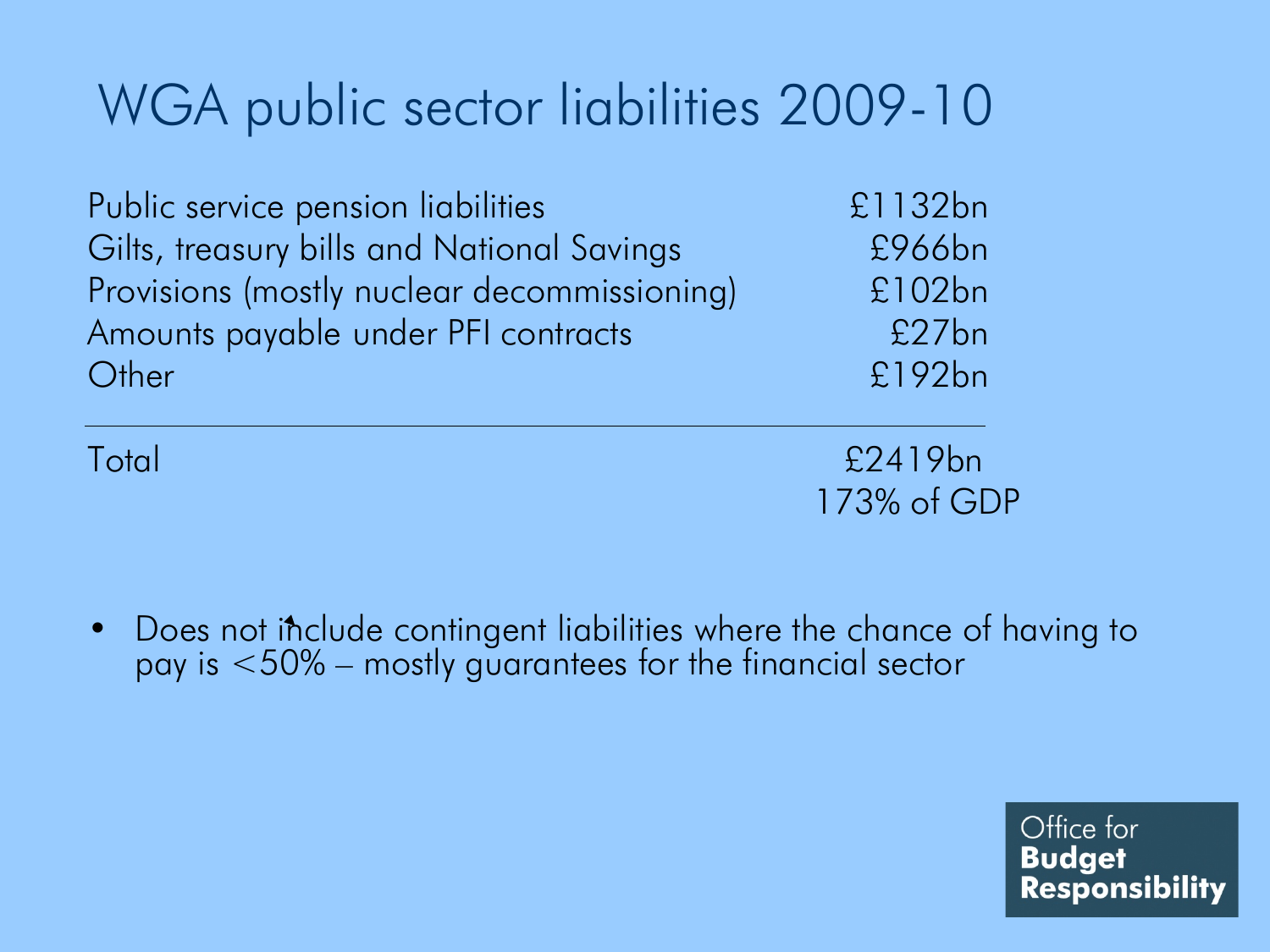## So is the public sector insolvent?

| <b>WGA</b> liabilities | £2419bn | $173\%$ of GDP |
|------------------------|---------|----------------|
| <b>WGA</b> assets      | £1208bn | 86% of GDP     |
| WGA net ligbilities    | £1212bn | 86% of GDP     |

- No. Its greatest asset is not included in the WGA the right to levy future taxes
- Judging fiscal sustainability therefore requires analysis of long-term prospects for spending and revenues, taking into account demographics, health care etc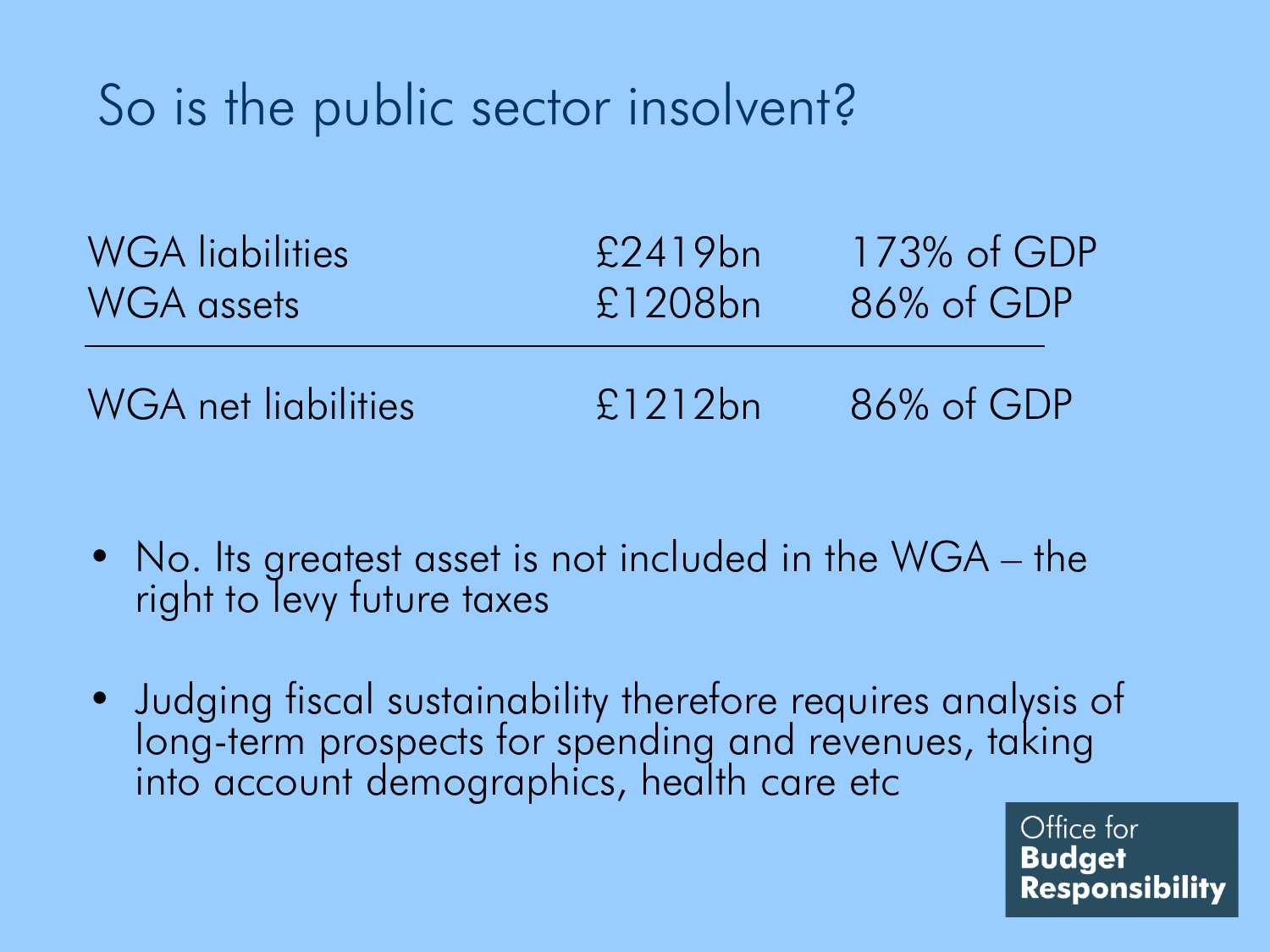#### Assumptions: demography



- Figures refer to annual
- Ageing population past rises in life expectancy and falls in fertility plus baby boom 'bulge'
- ONS population projections
- Our central projection assumes:
	- 65+ proportion rises from 17% in 2011 to 26% in 2061
	- Net inward migration averages roughly half recent levels
- We also show sensitivity to older and younger age structures and higher net migration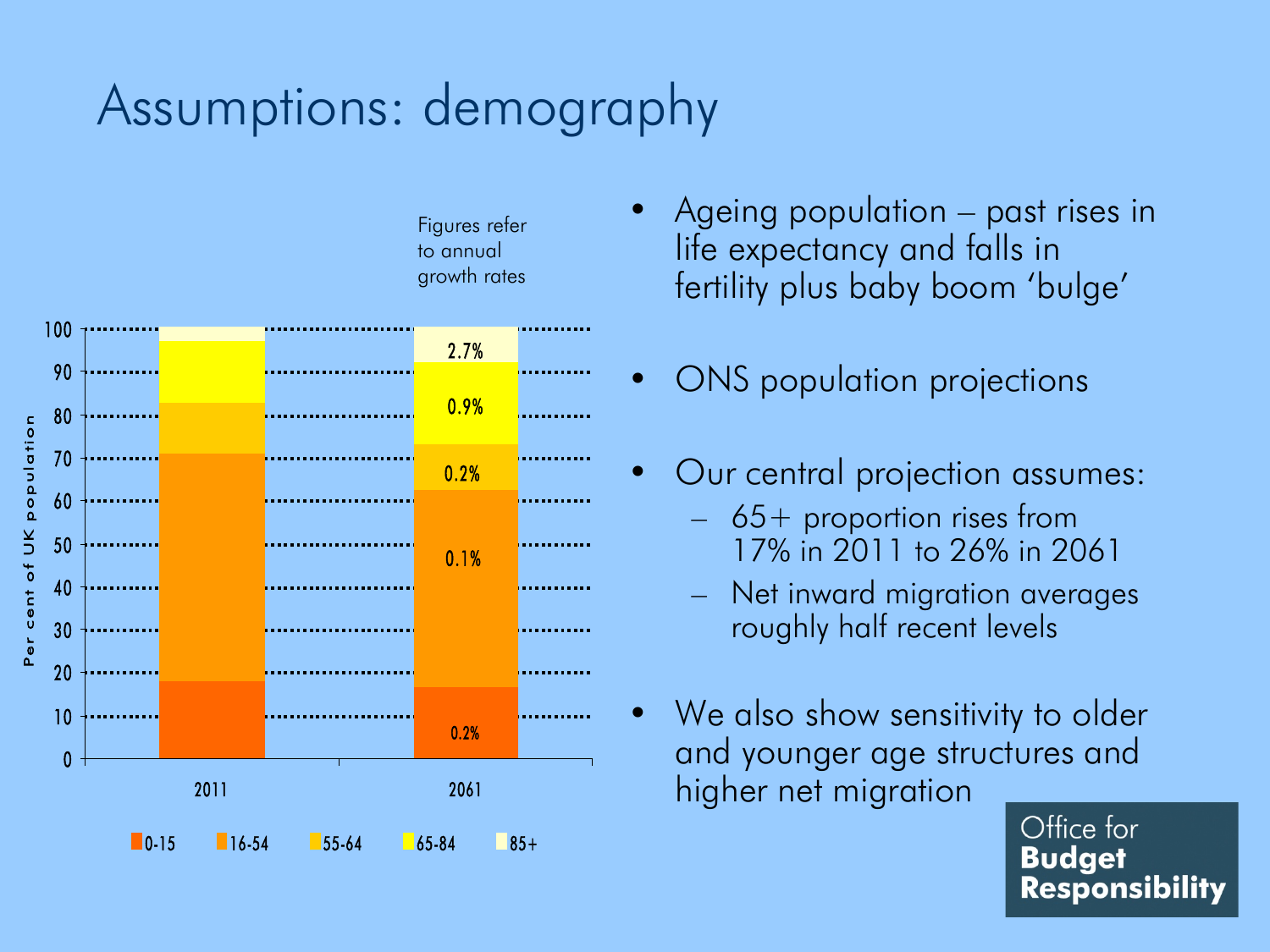#### Results: non-interest spending

|                            | Per cent of GDP |             |                       |         |         |         |         |
|----------------------------|-----------------|-------------|-----------------------|---------|---------|---------|---------|
|                            | <b>Estimate</b> |             | <b>FSR Projection</b> |         |         |         |         |
|                            | 2010-11         | $2015 - 16$ | 2020-21               | 2030-31 | 2040-41 | 2050-51 | 2060-61 |
| <b>Health</b>              | 8.2             | 7.4         | 7.7                   | 8.5     | 9.1     | 9.5     | 9.8     |
| Long-term care             | 1.3             | 1.2         | 1.3                   | 1.5     | 1.8     | 1.9     | 2.0     |
| Education                  | 6.3             | 5.0         | 5.1                   | 5.2     | 5.0     | 5.0     | 5.0     |
| State pensions             | 5.7             | 5.5         | 5.2                   | 6.1     | 6.8     | 6.9     | 7.9     |
| Pensioner benefits         | 1.2             | 1.0         | 1.0                   | 1.2     | 1.2     | 1.2     | 1.2     |
| Public service pensions    | 2.0             | 2.0         | 1.9                   | 1.8     | 1.6     | 1.5     | 1.4     |
| Total age-related spending | 24.6            | 22.0        | 22.1                  | 24.3    | 25.6    | 26.0    | 27.3    |
| Other social benefits      | 6.2             | 4.9         | 5.1                   | 5.1     | 5.0     | 5.0     | 5.0     |
| Other spending             | 13.3            | 9.4         | 9.4                   | 9.4     | 9.4     | 9.4     | 9.4     |
| Spending                   | 44.2            | 36.3        | 36.6                  | 38.8    | 40.0    | 40.4    | 41.7    |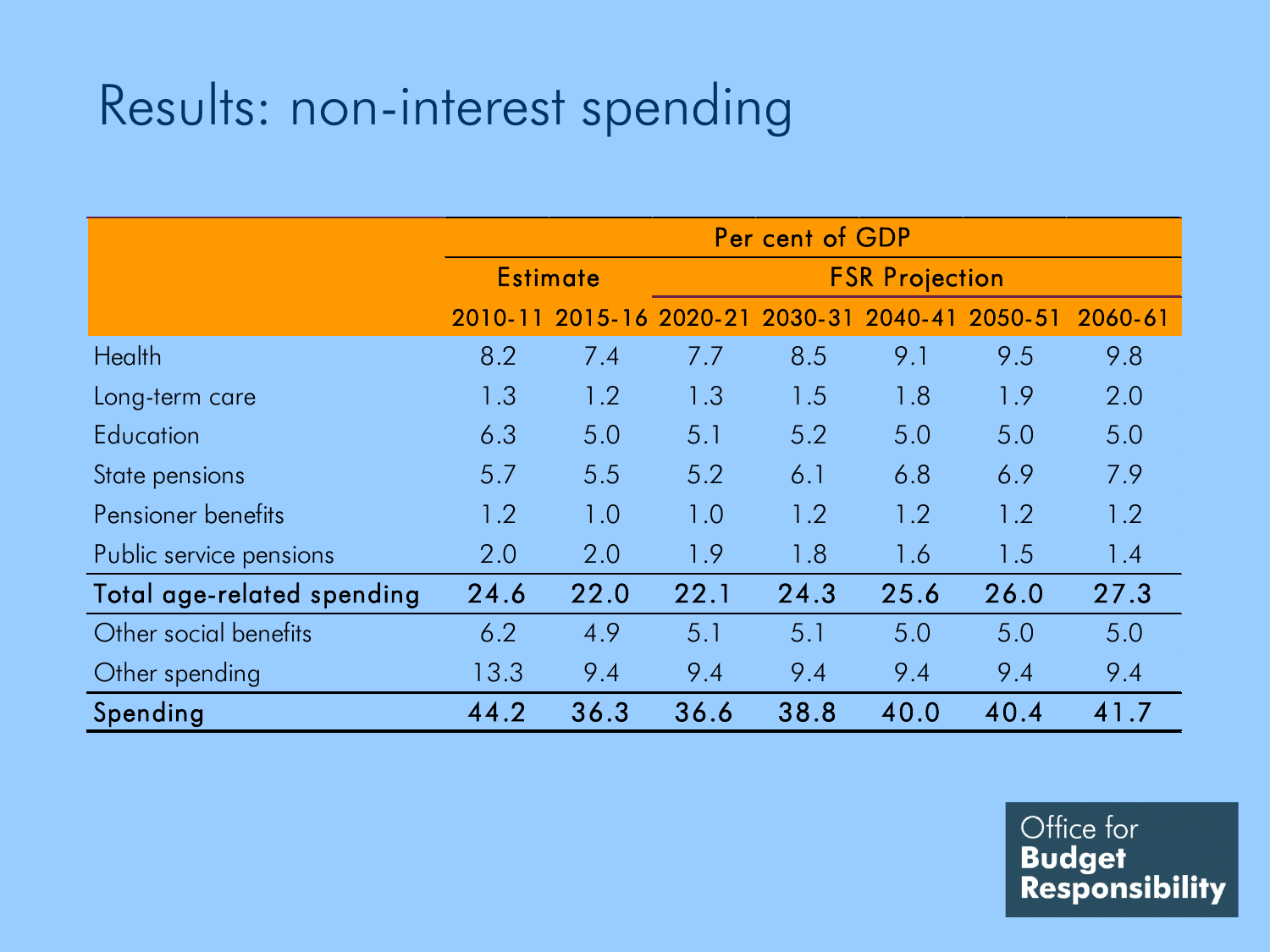#### Results: non-interest revenues

|                 | Per cent of GDP |                                                         |      |                       |      |      |      |
|-----------------|-----------------|---------------------------------------------------------|------|-----------------------|------|------|------|
|                 |                 | <b>Estimate</b>                                         |      | <b>FSR</b> projection |      |      |      |
|                 |                 | 2010-11 2015-16 2020-21 2030-31 2040-41 2050-51 2060-61 |      |                       |      |      |      |
| Income tax      | 10.3            | 10.7                                                    | 10.8 | 10.8                  | 10.9 | 10.8 | 10.9 |
| <b>NICs</b>     | 6.5             | 6.6                                                     | 6.6  | 6.5                   | 6.5  | 6.4  | 6.4  |
| Corporation tax | 2.9             | 2.9                                                     | 2.9  | 2.8                   | 2.8  | 2.8  | 2.8  |
| <b>VAT</b>      | 5.8             | 6.1                                                     | 6.2  | 6.3                   | 6.4  | 6.3  | 6.4  |
| Capital taxes   | 1.0             | 1.2                                                     | 1.3  | 1.4                   | 1.5  | 1.6  | 1.7  |
| Other taxes     | 10.4            | 10.1                                                    | 10.2 | 10.3                  | 10.4 | 10.4 | 10.4 |
| Revenue         | 37.0            | 37.6                                                    | 37.9 | 38.2                  | 38.4 | 38.2 | 38.5 |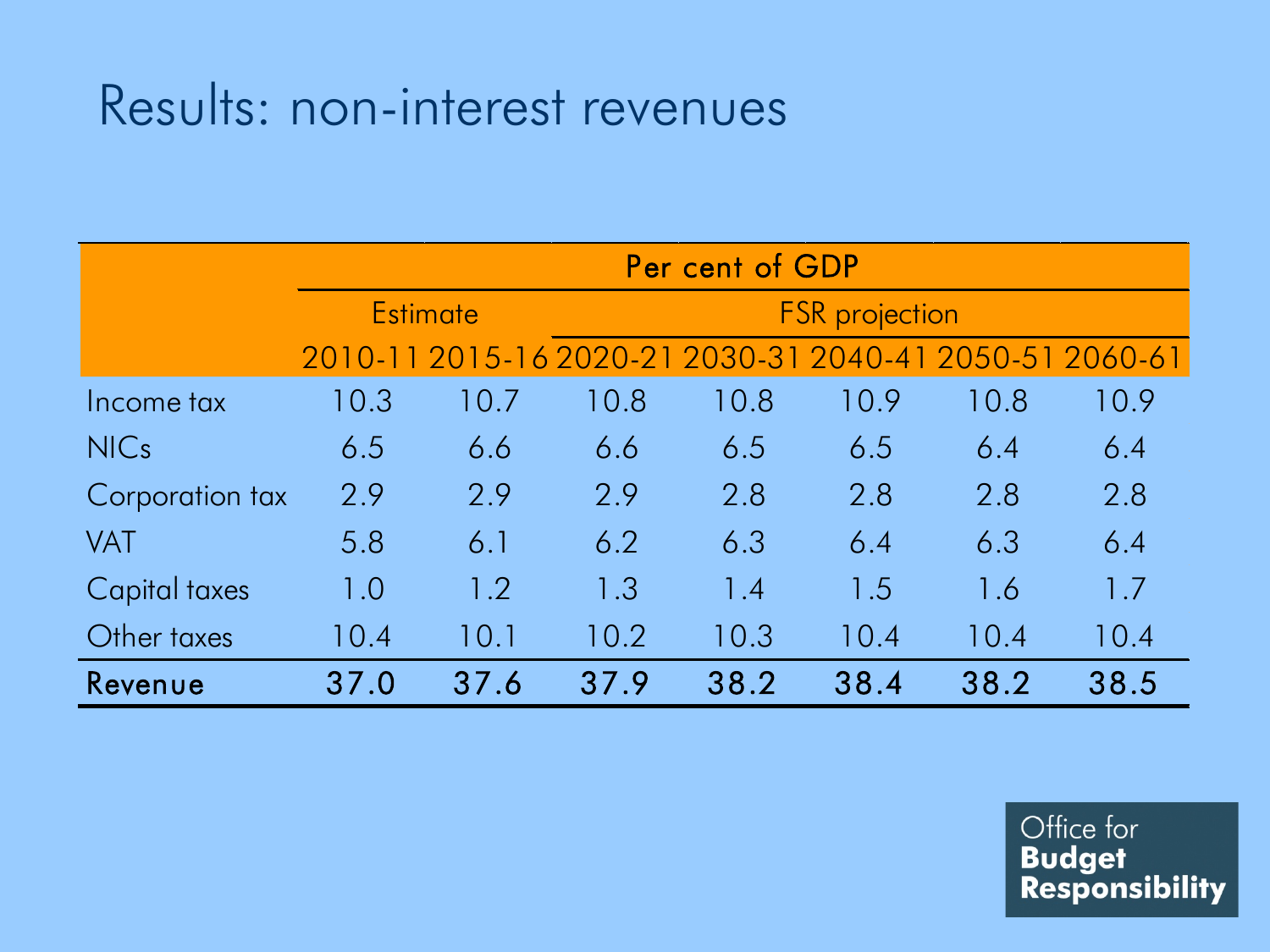#### Long term revenue and spending projections

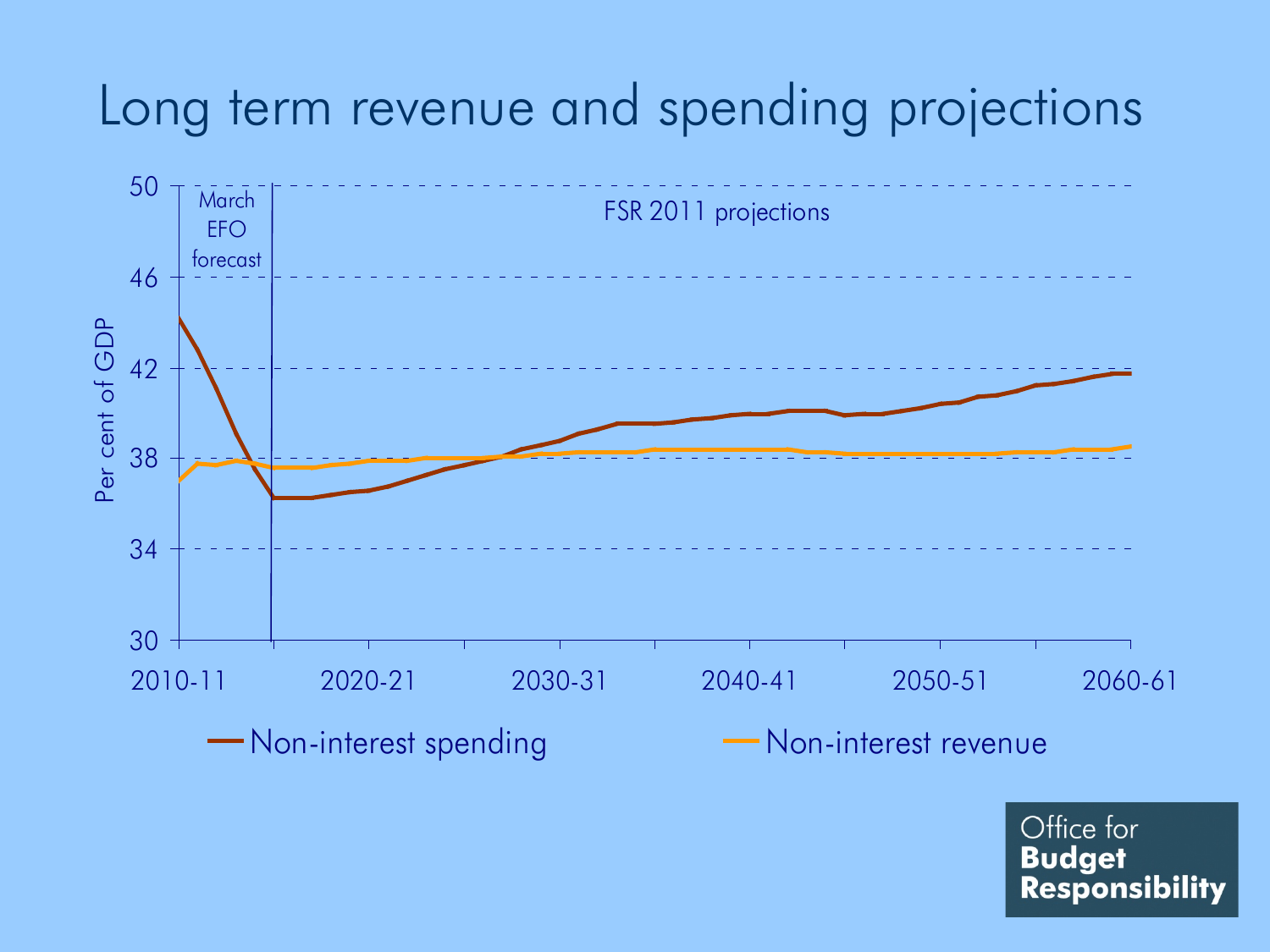#### Public sector net debt



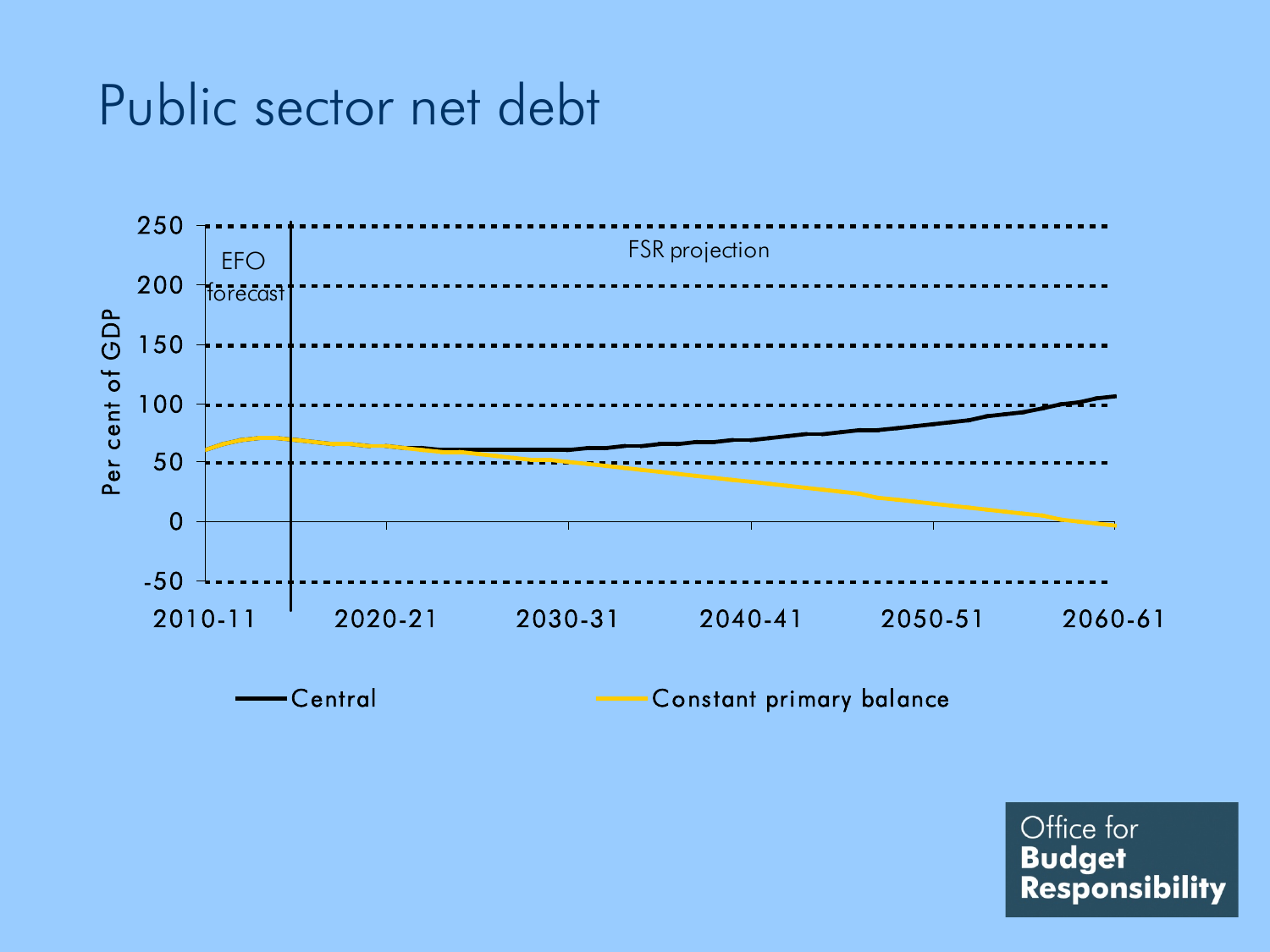#### The crisis and the repair job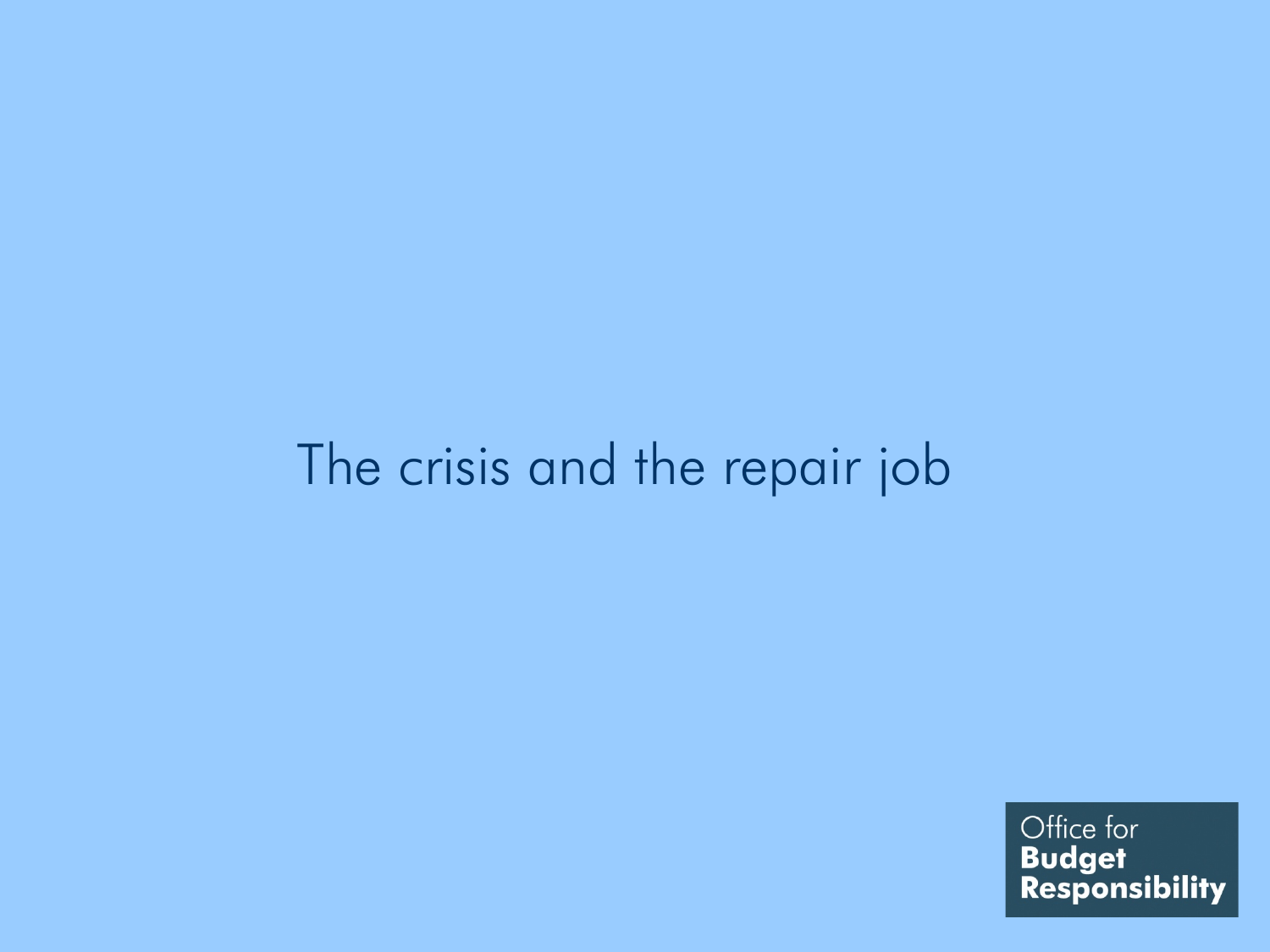# Public sector net borrowing

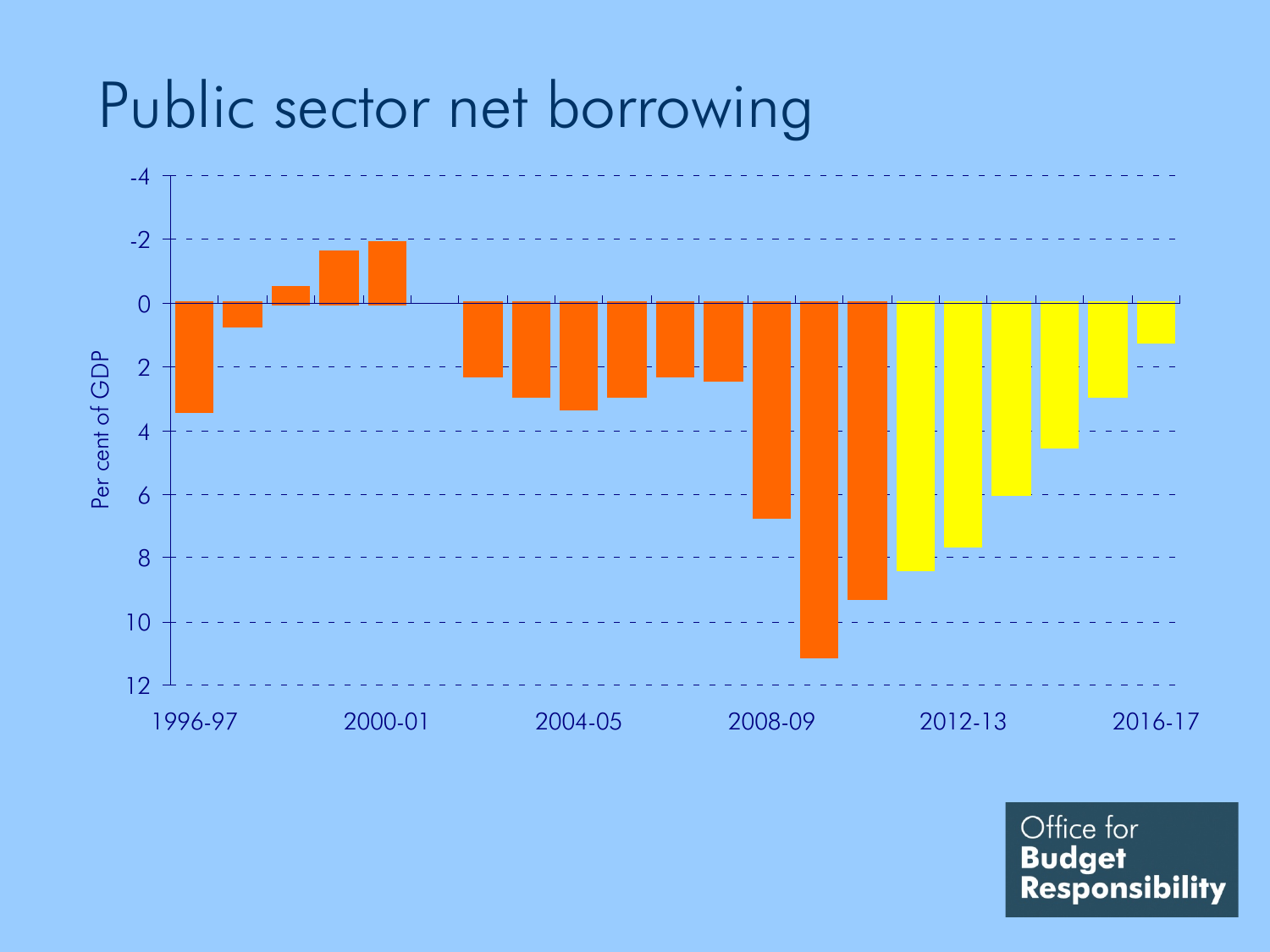## Total public spending and receipts

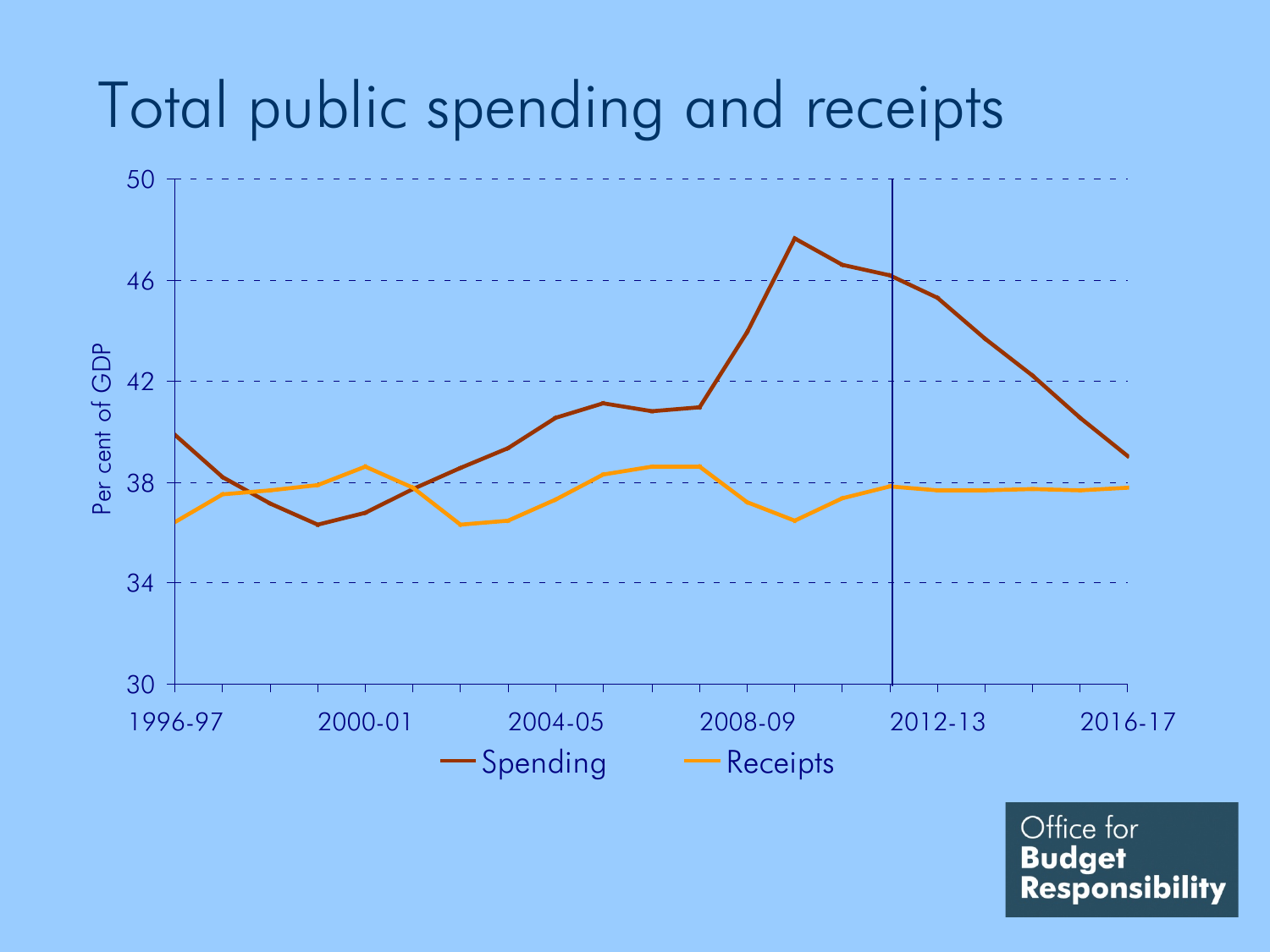# Nominal GDP: total cash size of economy

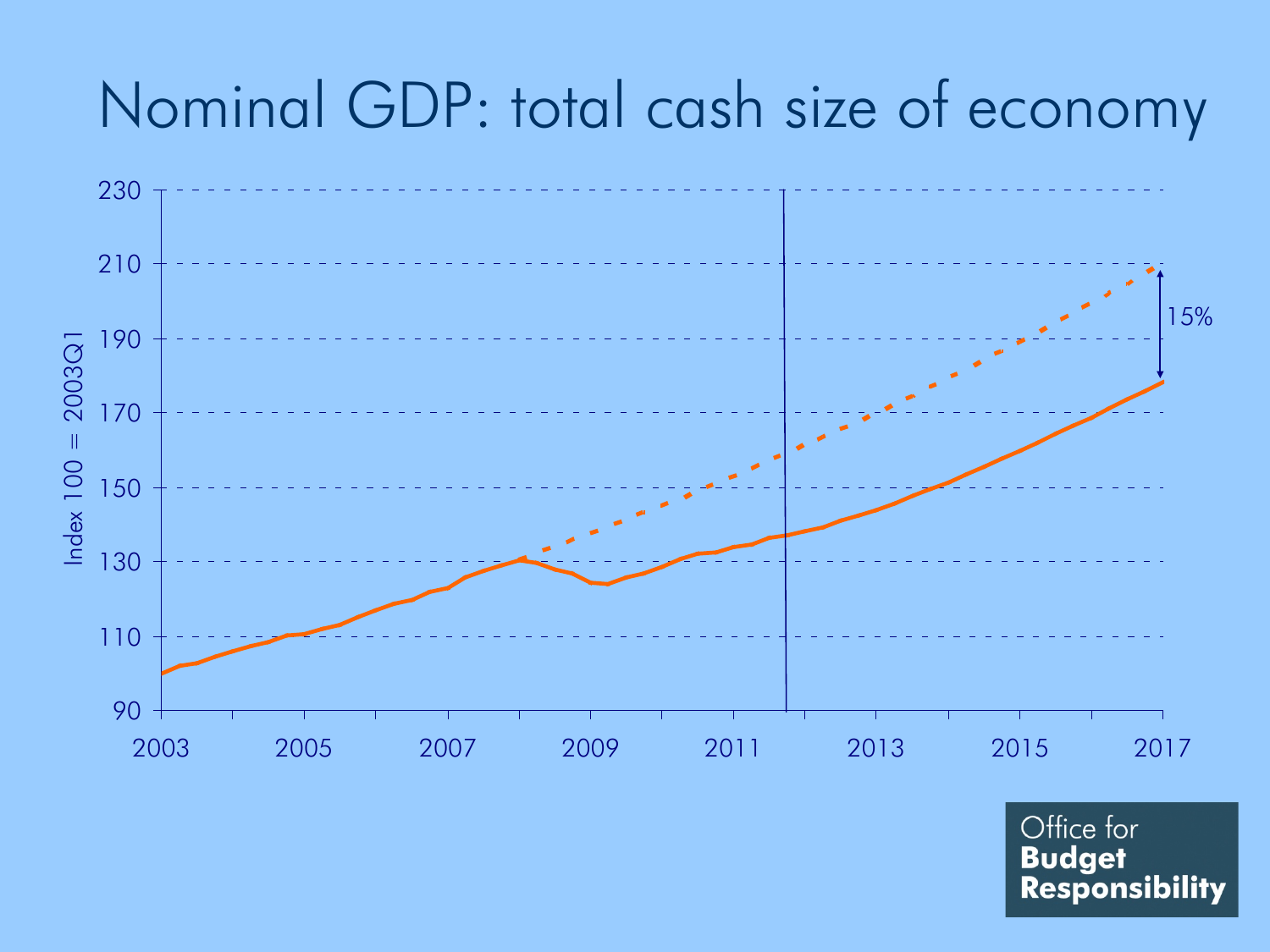## Total public spending and revenues

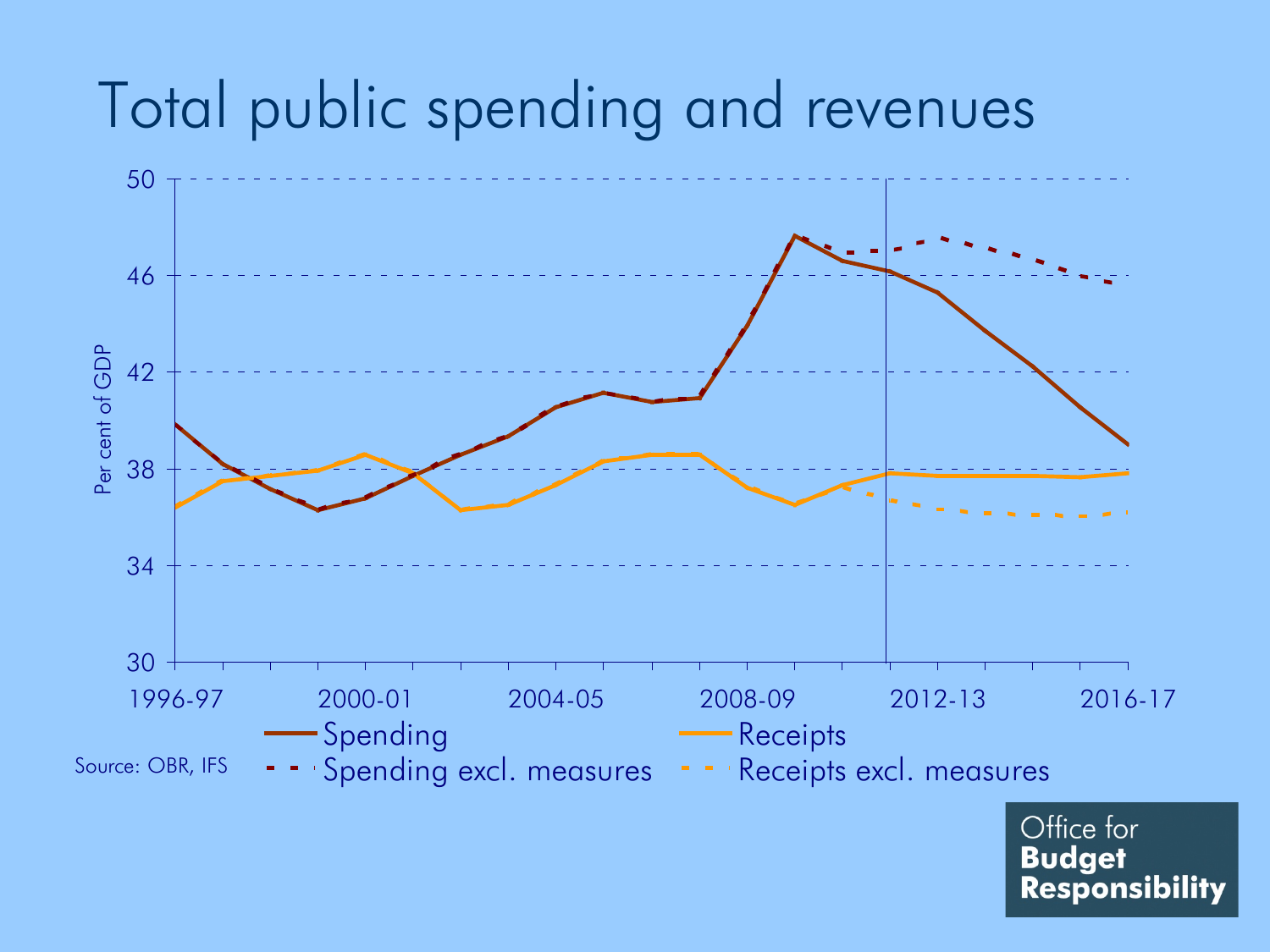# Policy measures from autumn 2008

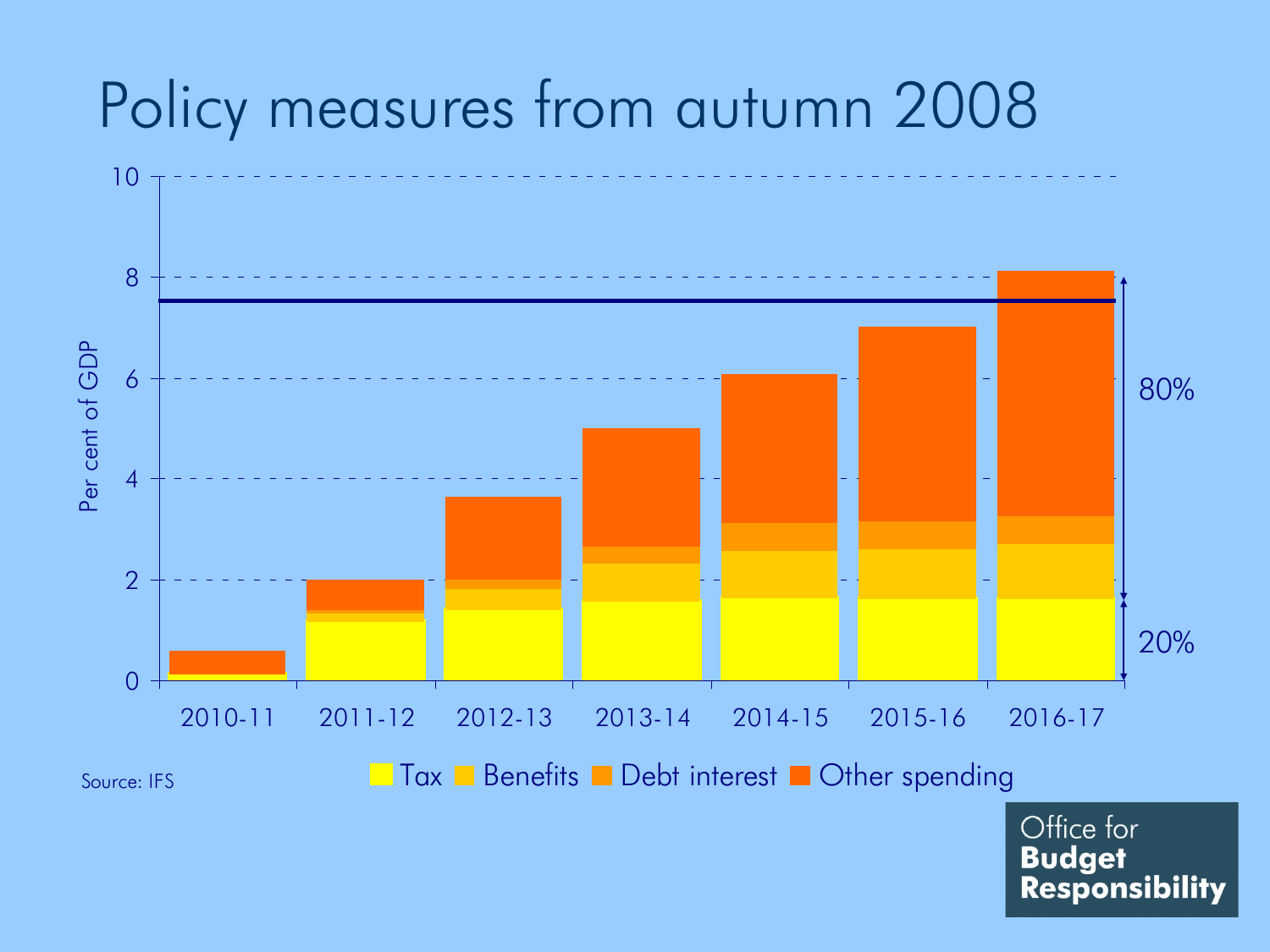#### Bigger squeeze on public services spending



Source: IFS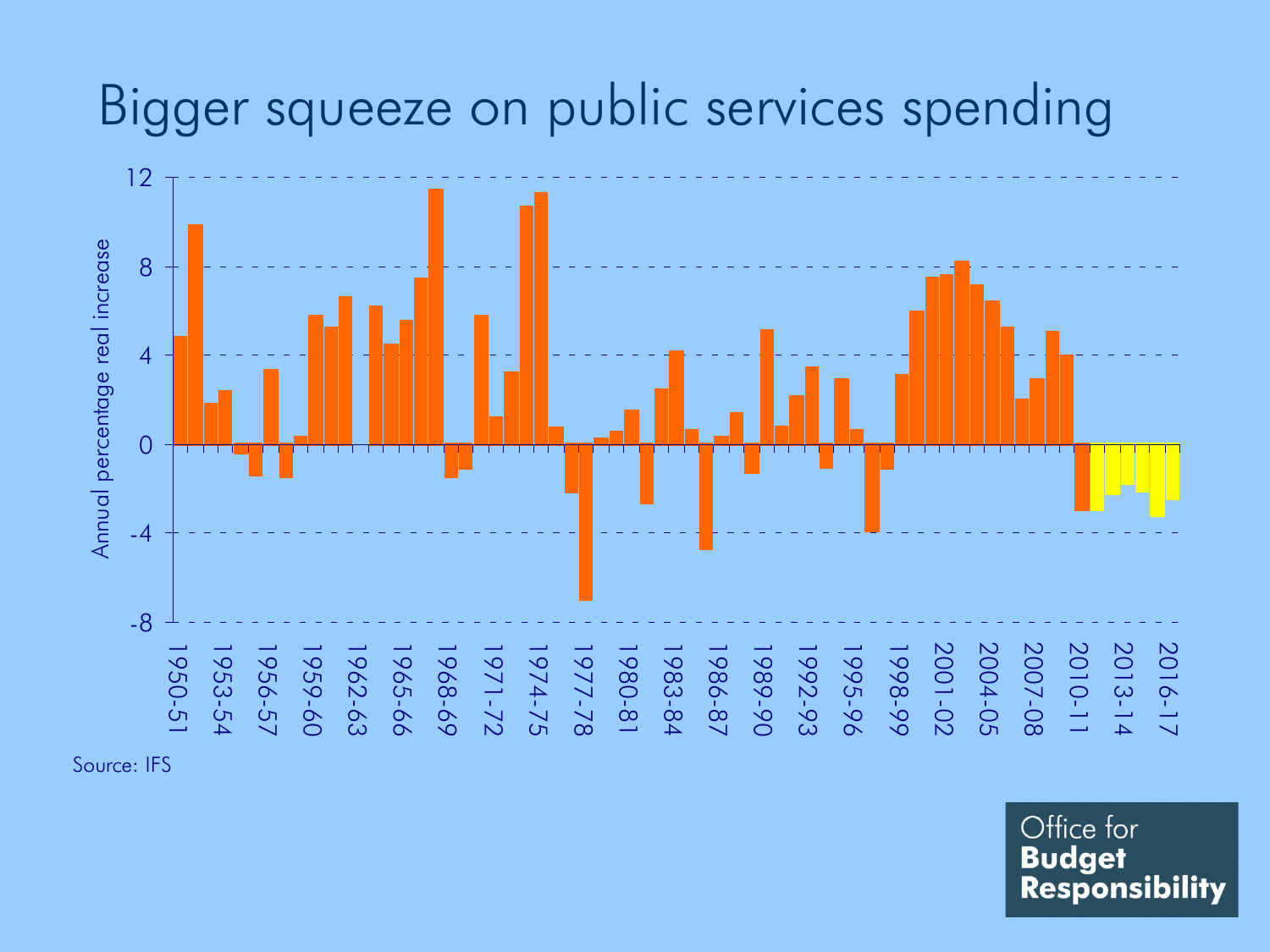#### Some historical and international perspective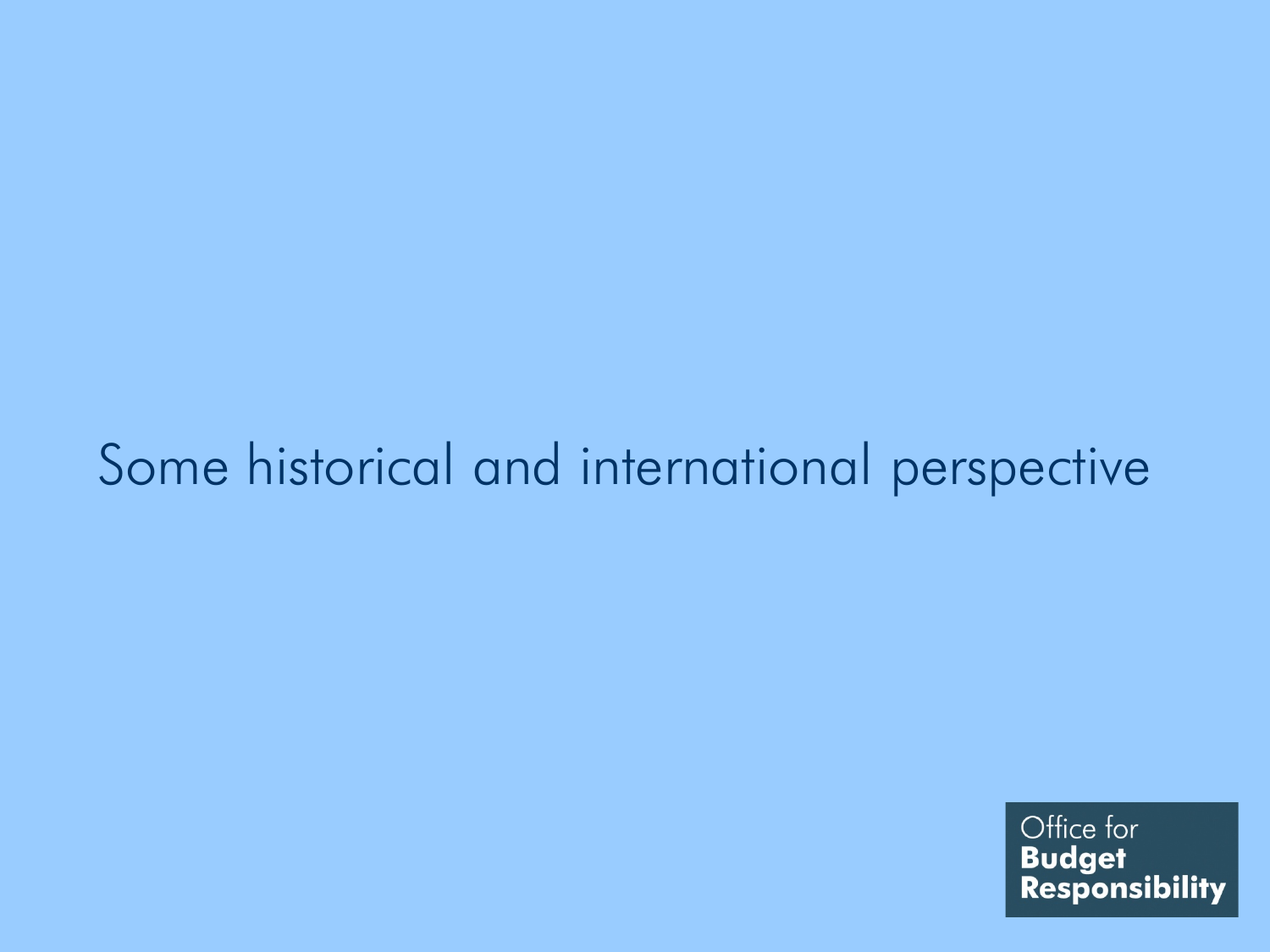# Net borrowing as a share of GDP

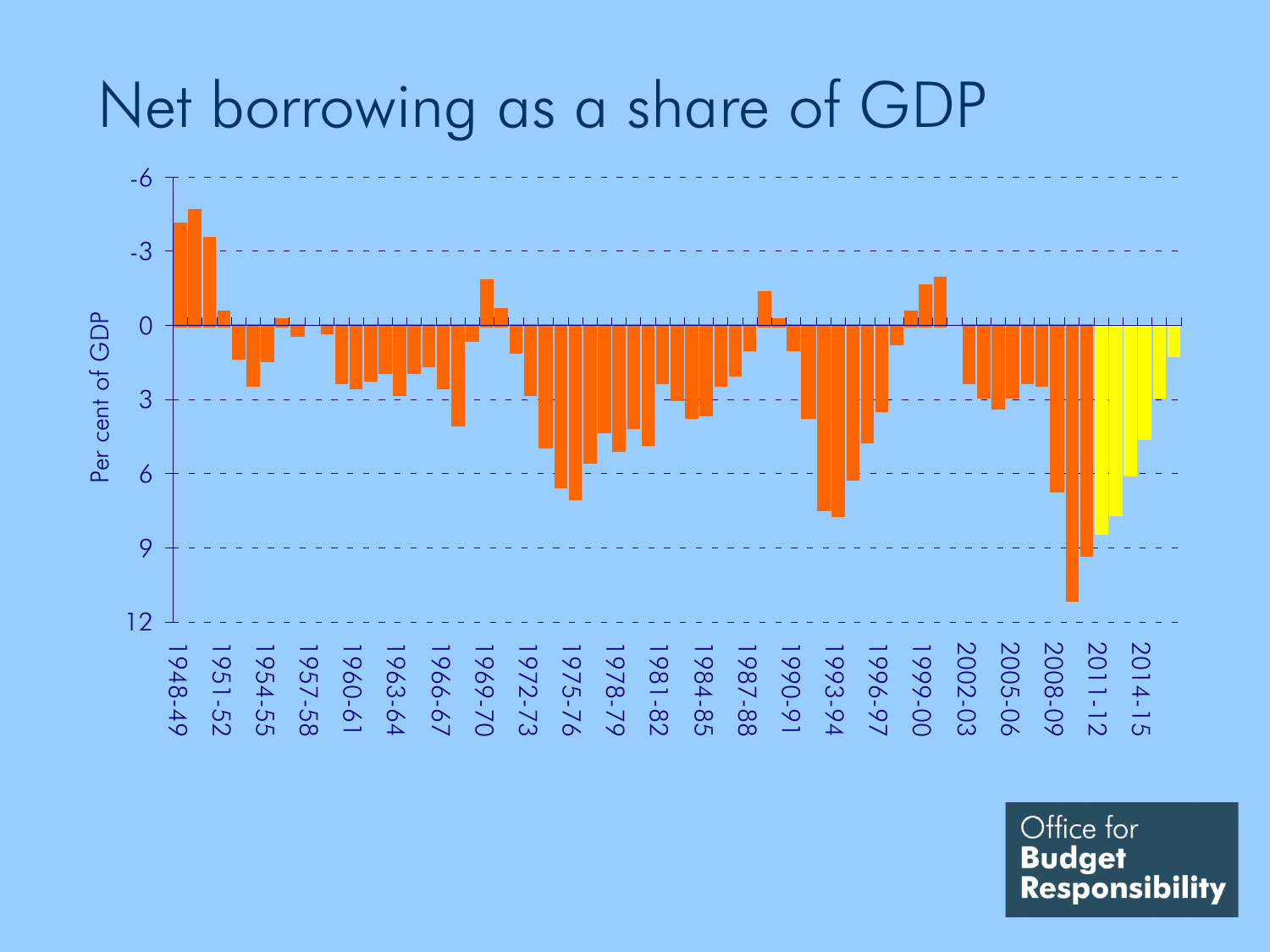## National debt since 1700



Office for<br>**Budget<br>Responsibility**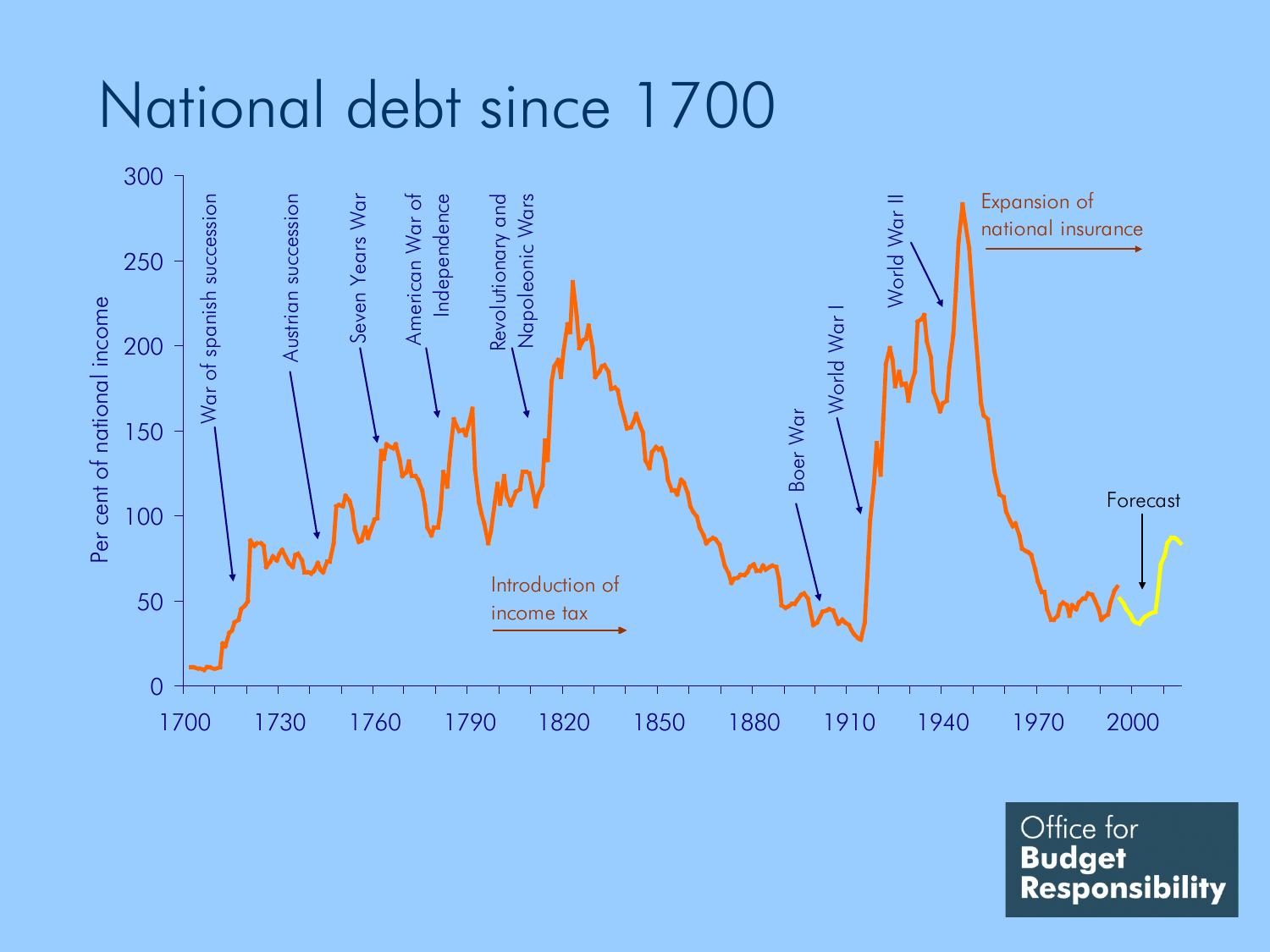# Selected OECD budget deficits

Government net lending/net borrowing in 2011

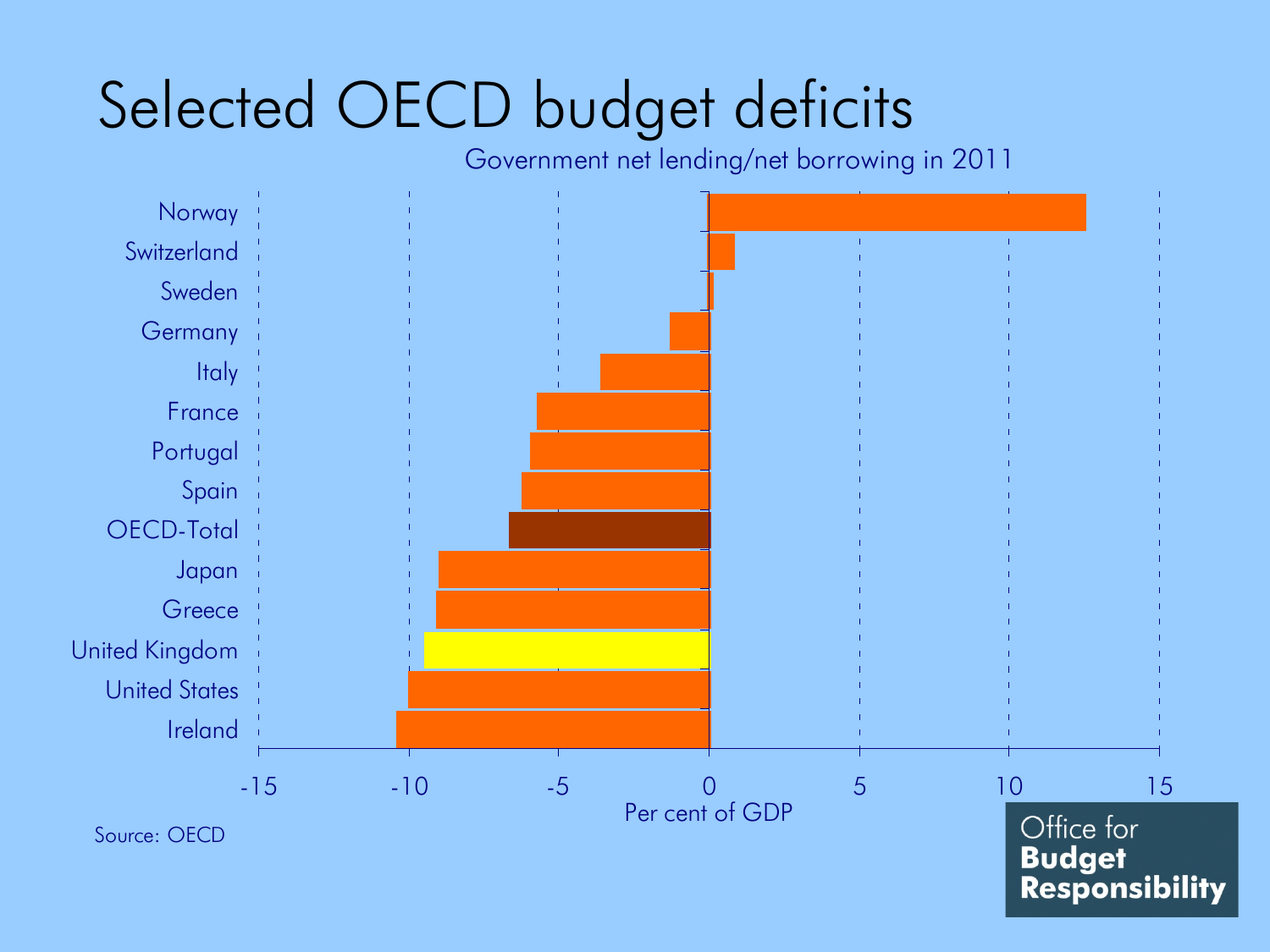# Selected OECD debt ratios

Government gross financial liabilities in 2011



**Budget Responsibility**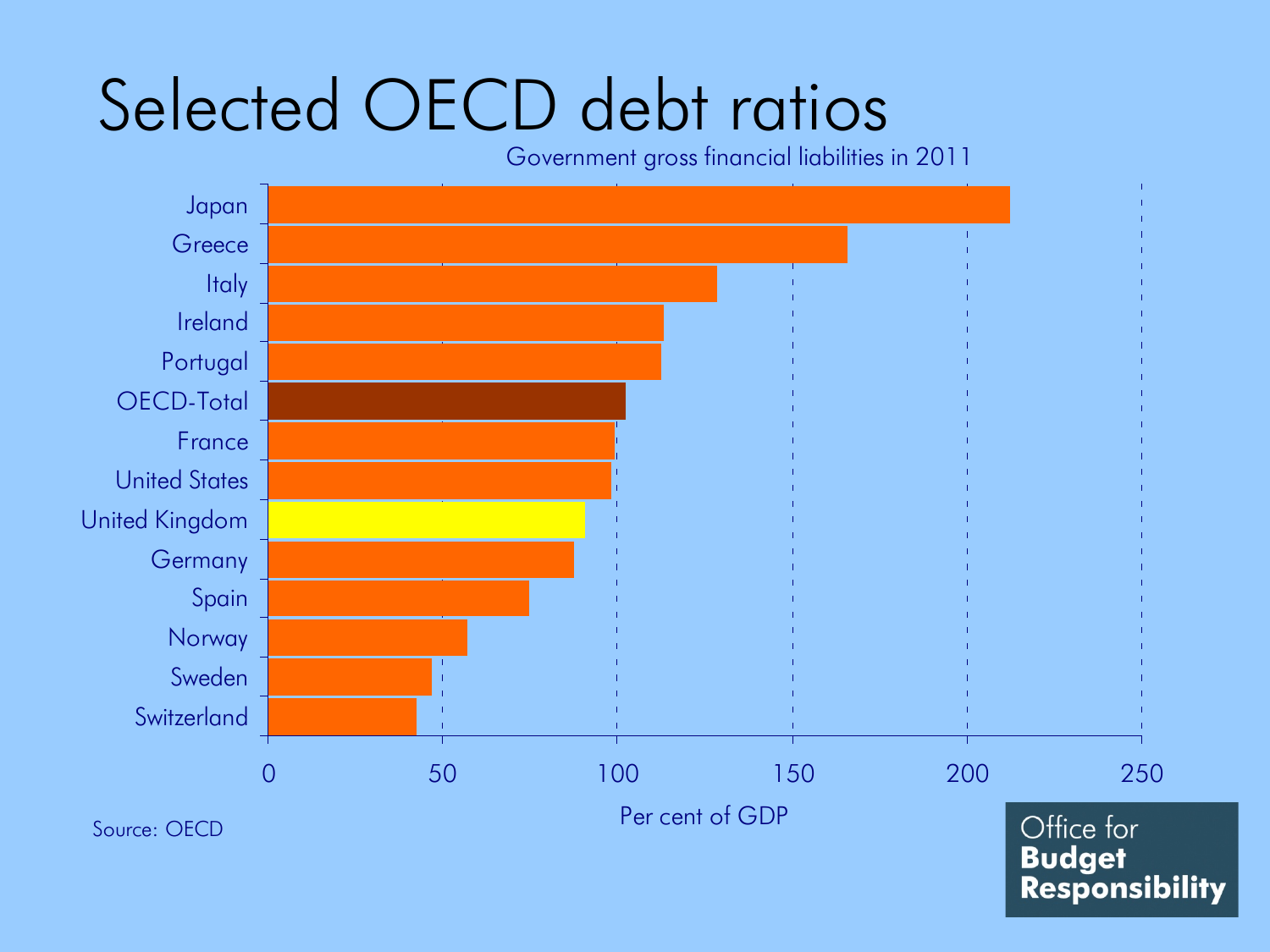#### The policy debate: Plan A versus Plan B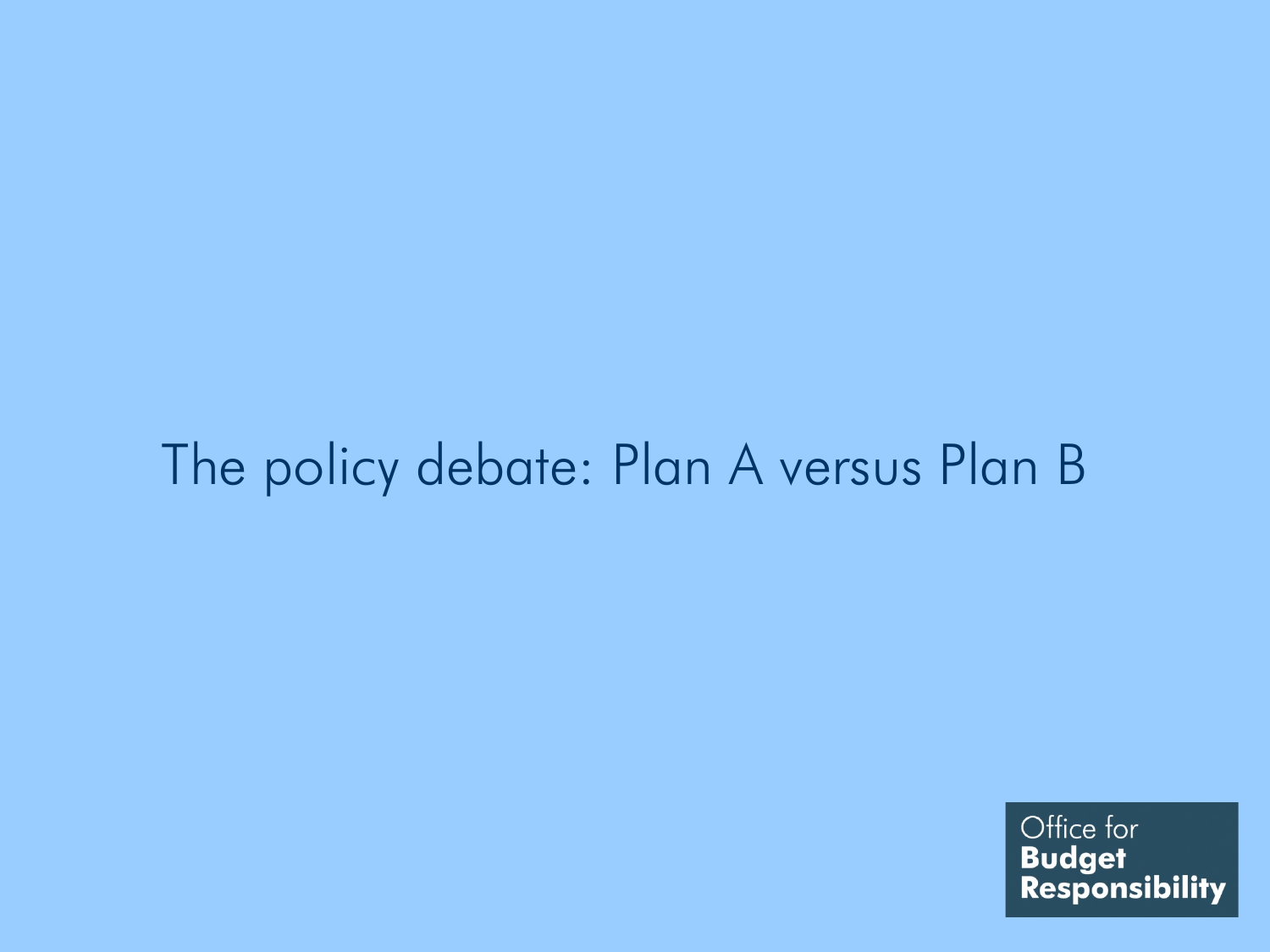#### The backdrop: weak economic growth

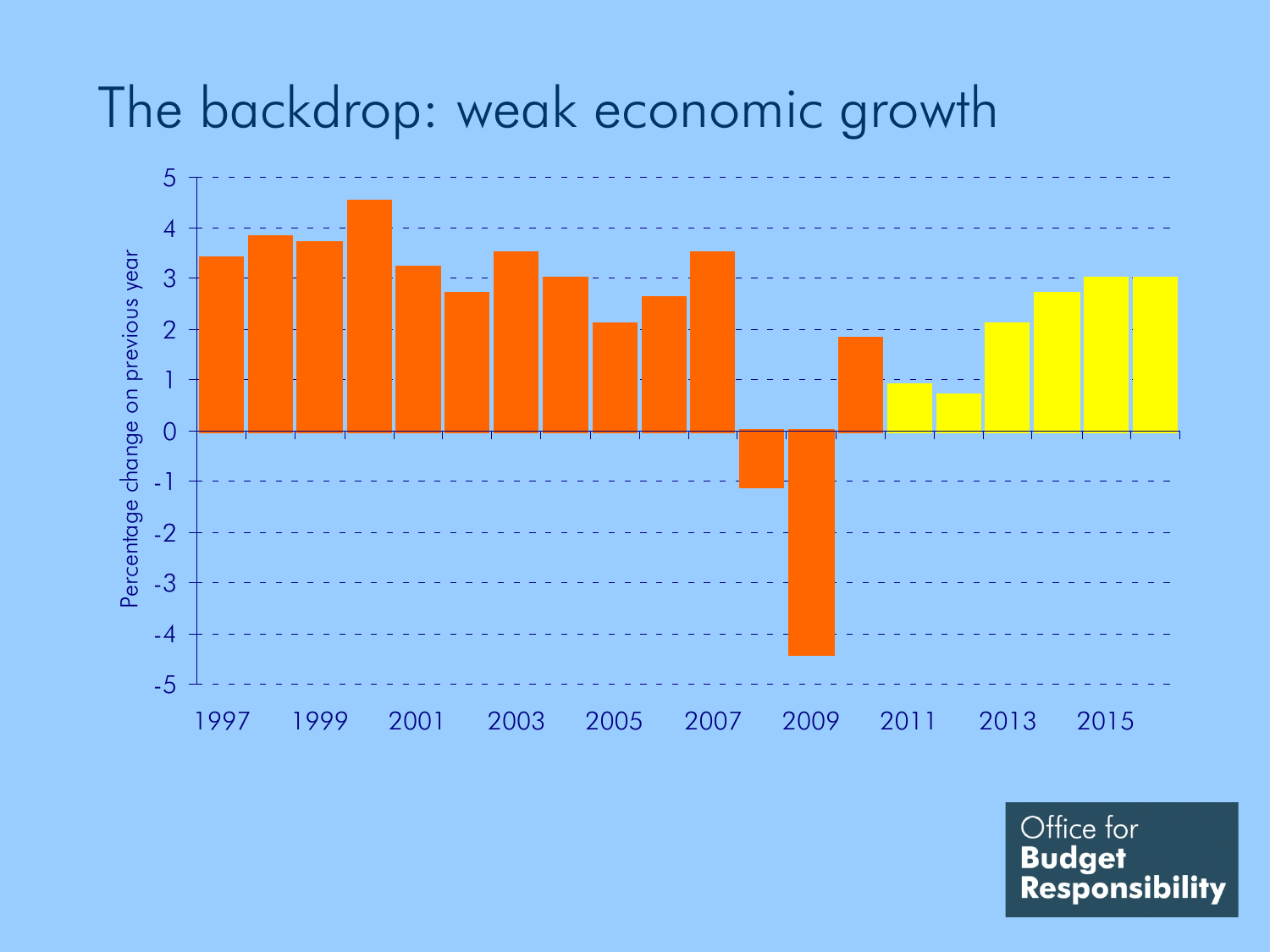#### The backdrop: economy has spare capacity

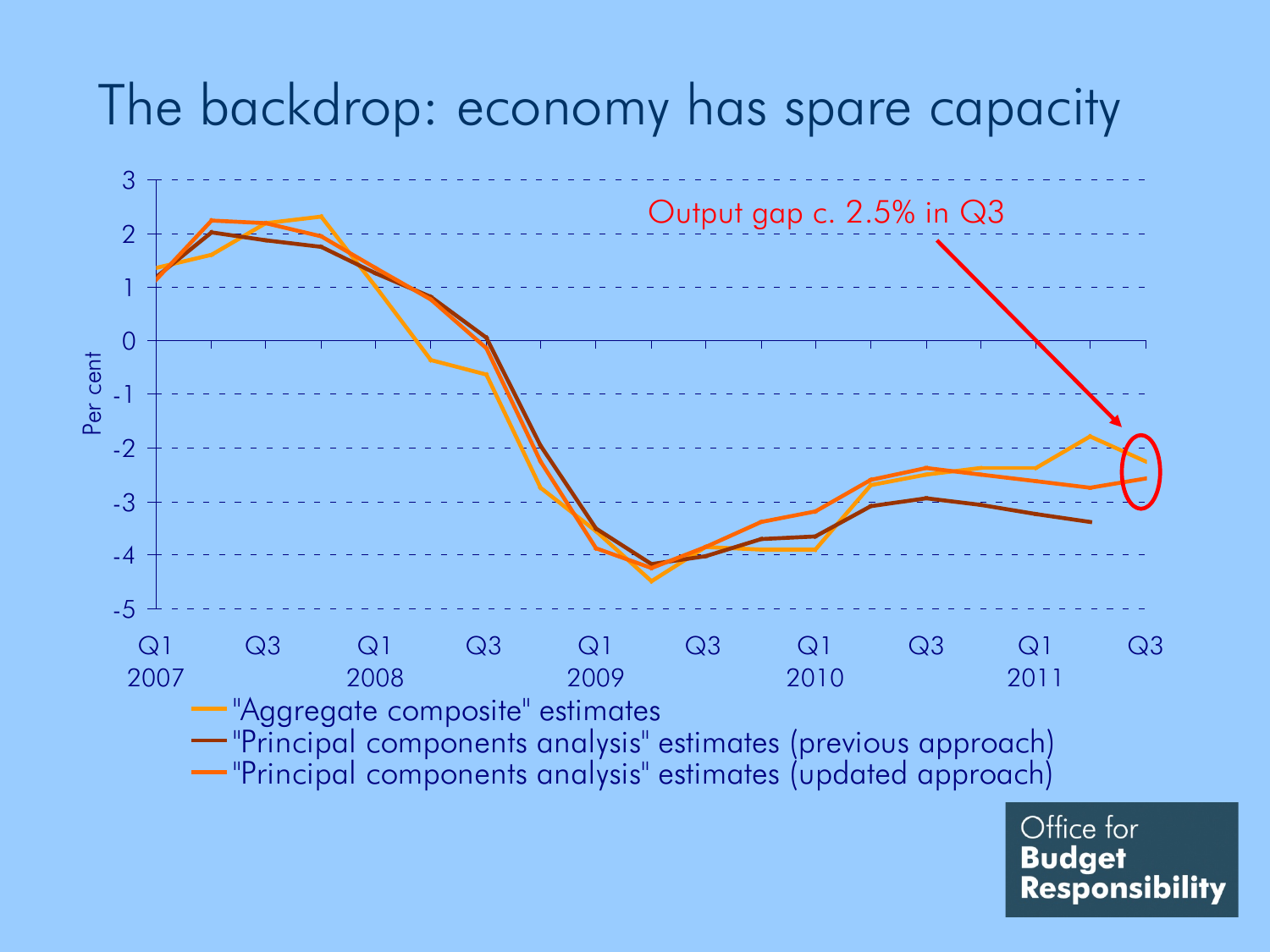#### The backdrop: govt can borrow cheaply

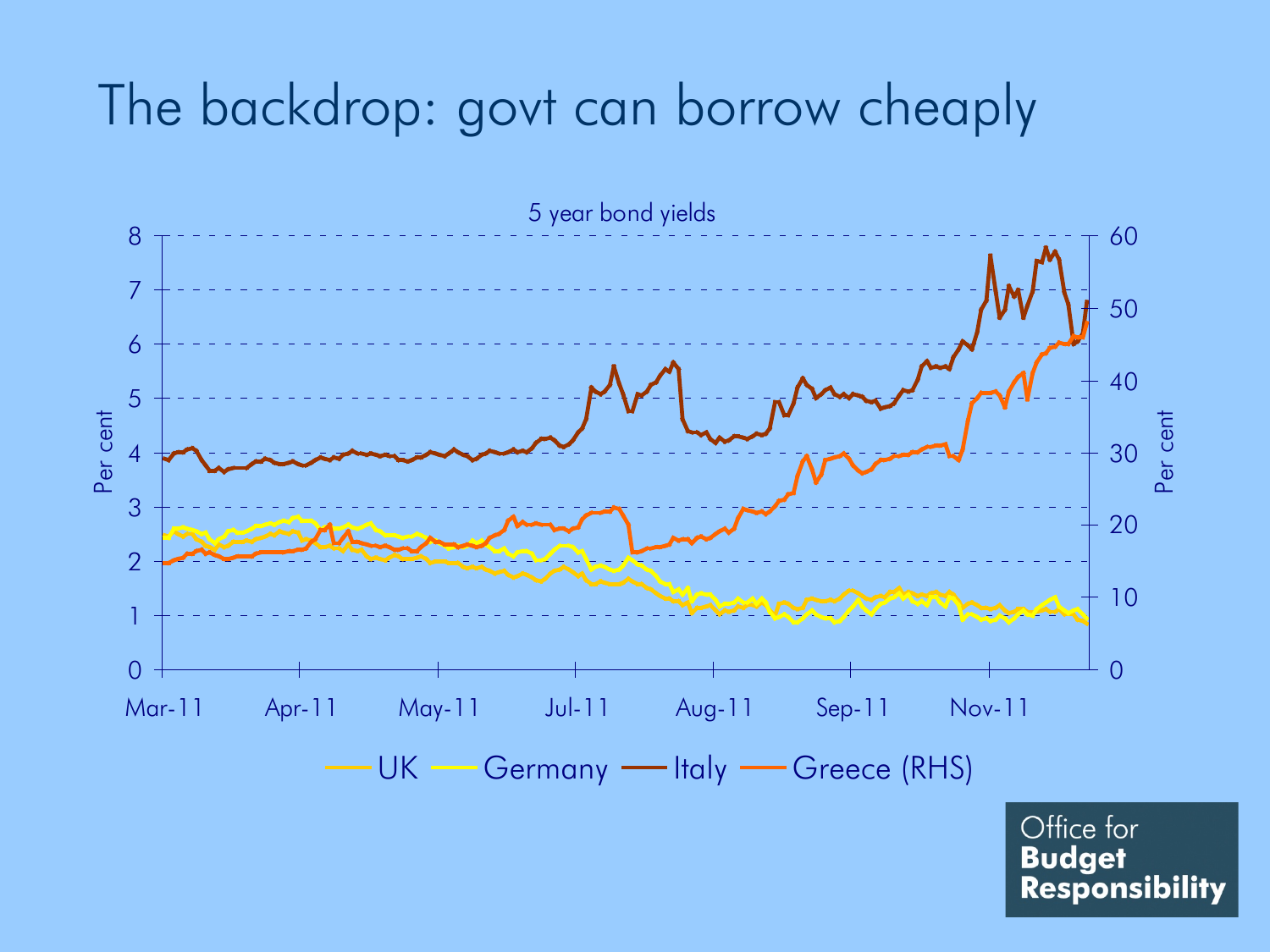## Plan A versus Plan B

- Is there a temporary tax cut or spending increase large enough to give a material boost to the economy, but small enough not to push up the Government's borrowing costs in a self-defeating way?
- The Government says borrowing costs are low because it has a credible fiscal consolidation plan. A fiscal loosening would undermine confidence, push up debt interest costs and soon require even greater fiscal tightening
- The Opposition says borrowing costs are low more because we are outside the eurozone and because people are pessimistic about long term growth. Slowing the consolidation would boost growth and help cut the deficit
- Who's right? It's not for us to say!